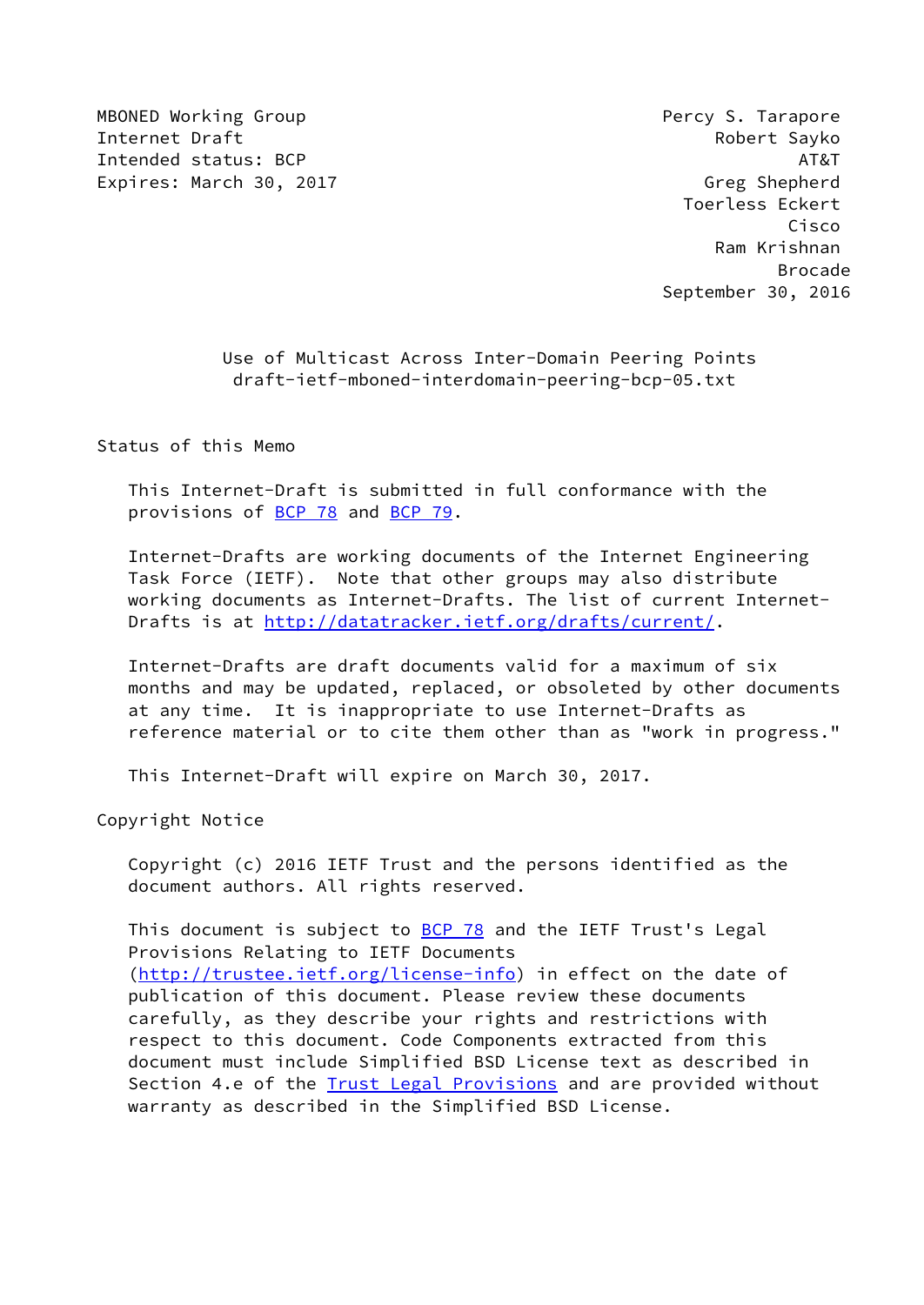# IETF I-D Multicast Across Inter-Domain Peering Points September 2016

 This document may contain material from IETF Documents or IETF Contributions published or made publicly available before November 10, 2008. The person(s) controlling the copyright in some of this material may not have granted the IETF Trust the right to allow modifications of such material outside the IETF Standards Process. Without obtaining an adequate license from the person(s) controlling the copyright in such materials, this document may not be modified outside the IETF Standards Process, and derivative works of it may not be created outside the IETF Standards Process, except to format it for publication as an RFC or to translate it into languages other than English.

#### Abstract

 This document examines the use of multicast across inter-domain peering points. The objective is to describe the setup process for multicast-based delivery across administrative domains and document supporting functionality to enable this process.

# Table of Contents

| 2. Overview of Inter-domain Multicast Application Transport4     |
|------------------------------------------------------------------|
| 3. Inter-domain Peering Point Requirements for Multicast 6       |
|                                                                  |
|                                                                  |
| 3.3. Peering Point Enabled with an AMT - Both Domains Multicast  |
|                                                                  |
| 3.4. Peering Point Enabled with an AMT - AD-2 Not Multicast      |
|                                                                  |
| 3.5. AD-2 Not Multicast Enabled - Multiple AMT Tunnels Through   |
|                                                                  |
|                                                                  |
| 4.1. Network Interconnection Transport and Security Guidelines15 |
| 4.2. Routing Aspects and Related Guidelines15                    |
| Native Multicast Routing Aspects16<br>4.2.1                      |
| GRE Tunnel over Interconnecting Peering Point17<br>4.2.2         |
| 4.2.3 Routing Aspects with AMT Tunnels17                         |
| 4.3. Back Office Functions - Provisioning and Logging Guidelines |
|                                                                  |
| Provisioning Guidelines20<br>4.3.1                               |
| Application Accounting Guidelines21<br>4.3.2                     |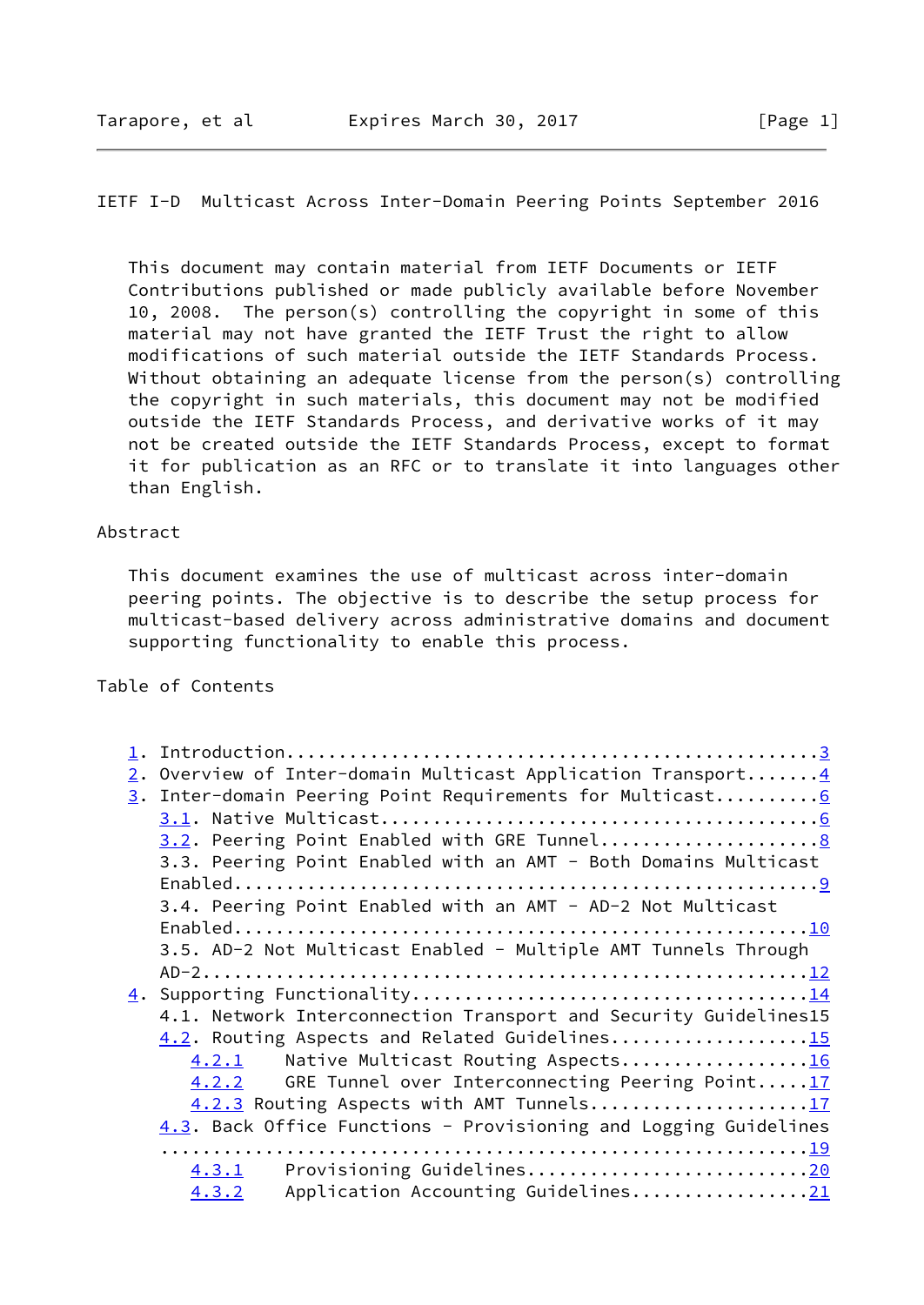4.3.3 Log Management Guidelines........................[.22](#page-22-0) 4.4. Operations - Service Performance and Monitoring Guidelines22 4.5. Client Reliability Models/Service Assurance Guidelines..[.25](#page-25-0) 5. Troubleshooting and Diagnostics..............................[.25](#page-25-0)

| Tarapore, et al |  | Expires March 30, 2017 |  | [Page 2] |
|-----------------|--|------------------------|--|----------|

<span id="page-2-0"></span>IETF I-D Multicast Across Inter-Domain Peering Points September 2016

#### 1. Introduction

 Several types of applications (e.g., live video streaming, software downloads) are well suited for delivery via multicast means. The use of multicast for delivering such applications offers significant savings for utilization of resources in any given administrative domain. End user demand for such applications is growing. Often, this requires transporting such applications across administrative domains via inter-domain peering points.

The objective of this Best Current Practices document is twofold:

- o Describe the technical process and establish guidelines for setting up multicast-based delivery of applications across inter domain peering points via a set of use cases.
- o Catalog all required information exchange between the administrative domains to support multicast-based delivery. This enables operators to initiate necessary processes to support inter-domain peering with multicast.

The scope and assumptions for this document are stated as follows:

- o For the purpose of this document, the term "peering point" refers to an interface between two networks/administrative domains over which traffic is exchanged between them. A Network-Network Interface (NNI) is an example of a peering point.
- o Administrative Domain 1 (AD-1) is enabled with native multicast. A peering point exists between AD-1 and AD-2.
- o It is understood that several protocols are available for this purpose including PIM-SM [\[RFC4609](https://datatracker.ietf.org/doc/pdf/rfc4609)], Protocol Independent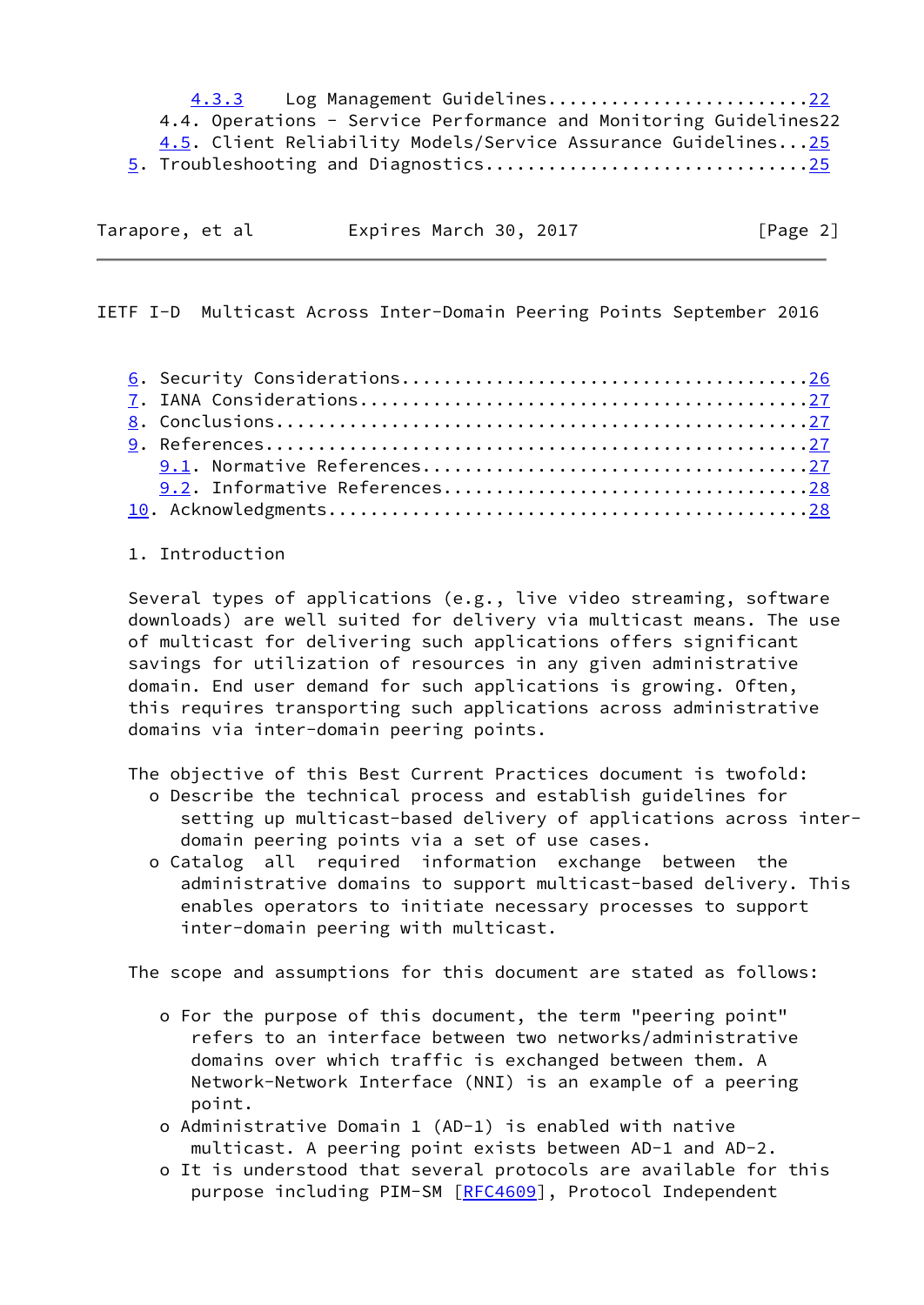Multicast - Source Specific Multicast (PIM-SSM) [[RFC4607](https://datatracker.ietf.org/doc/pdf/rfc4607)], Internet Group Management Protocol (IGMP) [\[RFC4604](https://datatracker.ietf.org/doc/pdf/rfc4604)], and Multicast Listener Discovery (MLD) [\[RFC4604](https://datatracker.ietf.org/doc/pdf/rfc4604)].

o As described in Section 2, the source IP address of the multicast stream in the originating AD (AD-1) is known. Under

| Tarapore, et al | Expires March 30, 2017 | [Page 3] |
|-----------------|------------------------|----------|
|-----------------|------------------------|----------|

<span id="page-3-0"></span>IETF I-D Multicast Across Inter-Domain Peering Points September 2016

 this condition, PIM-SSM use is beneficial as it allows the receiver's upstream router to directly send a JOIN message to the source without the need of invoking an intermediate Rendezvous Point (RP). Use of SSM also presents an improved threat mitigation profile against attack, as described in [[RFC4609](https://datatracker.ietf.org/doc/pdf/rfc4609)]. Hence, in the case of inter-domain peering, it is recommended to use only SSM protocols.

- o AD-1 and AD-2 are assumed to adopt compatible protocols. The use of different protocols is beyond the scope of this document.
- o An Automatic Multicast Tunnel (AMT) [\[RFC7450](https://datatracker.ietf.org/doc/pdf/rfc7450)] is setup at the peering point if either the peering point or AD-2 is not multicast enabled. It is assumed that an AMT Relay will be available to a client for multicast delivery. The selection of an optimal AMT relay by a client is out of scope for this document. Note that AMT use is necessary only when native multicast is unavailable in the peering point (Use Case 3.3) or in the downstream administrative domain (Use Cases 3.4, and 3.5).
- o The collection of billing data is assumed to be done at the application level and is not considered to be a networking issue. The settlements process for end user billing and/or inter-provider billing is out of scope for this document.
- o Inter-domain network connectivity troubleshooting is only considered within the context of a cooperative process between the two domains.

 This document also attempts to identify ways by which the peering process can be improved. Development of new methods for improvement is beyond the scope of this document.

- 2. Overview of Inter-domain Multicast Application Transport
- A multicast-based application delivery scenario is as follows:
	- o Two independent administrative domains are interconnected via a peering point.
	- o The peering point is either multicast enabled (end-to-end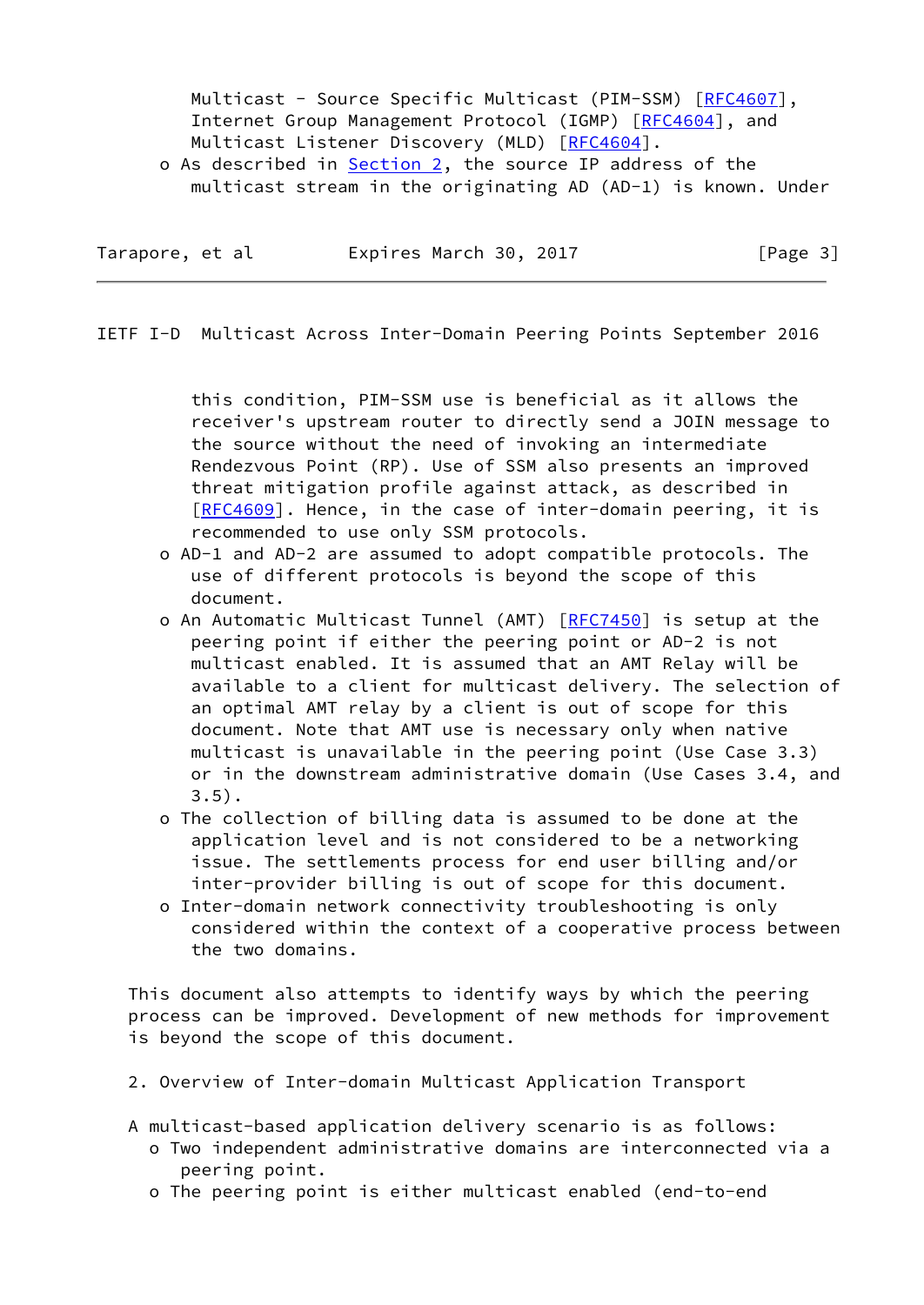native multicast across the two domains) or it is connected by one of two possible tunnel types:

o A Generic Routing Encapsulation (GRE) Tunnel [[RFC2784\]](https://datatracker.ietf.org/doc/pdf/rfc2784)

allowing multicast tunneling across the peering point, or

| Tarapore, et al | Expires March 30, 2017 | [Page 4] |
|-----------------|------------------------|----------|
|                 |                        |          |

IETF I-D Multicast Across Inter-Domain Peering Points September 2016

o An Automatic Multicast Tunnel (AMT) [[RFC7450](https://datatracker.ietf.org/doc/pdf/rfc7450)].

- o The application stream originates at a source in Domain 1. The source IP address is known.
- o An End User associated with Domain 2 requests the application. It is assumed that the application is suitable for delivery via multicast means (e.g., live steaming of major events, software downloads to large numbers of end user devices, etc.)
- o The request is communicated to the application source which provides the relevant multicast delivery information to the EU device. This information is in the form of appropriate metadata. At a minimum, this metadata includes the {Source, Group} or (S,G) information relevant to the multicast stream. It may also contain additional information that the application client can use to locate the source and join the stream. The delivery method by which the source transmits this information is determined via arrangements between the source and the two Administrative Domains. The description of the delivery method and the format of the metadata is out of scope for this document.
- o The application client in the EU device then joins the multicast stream distributed by the application source in domain 1 utilizing the (S,G) information provided in the manifest file.

 Note that domain 2 may be an independent network domain (e.g., Tier 1 network operator domain) or it could also be an Enterprise network operated by a single customer. The peering point architecture and requirements may have some unique aspects associated with the Enterprise case.

 The Use Cases describing various architectural configurations for the multicast distribution along with associated requirements is described in section 3. Unique aspects related to the Enterprise network possibility will be described in this section. A comprehensive list of pertinent information that needs to be exchanged between the two domains to support various functions enabling the application transport is provided in section  $4$ .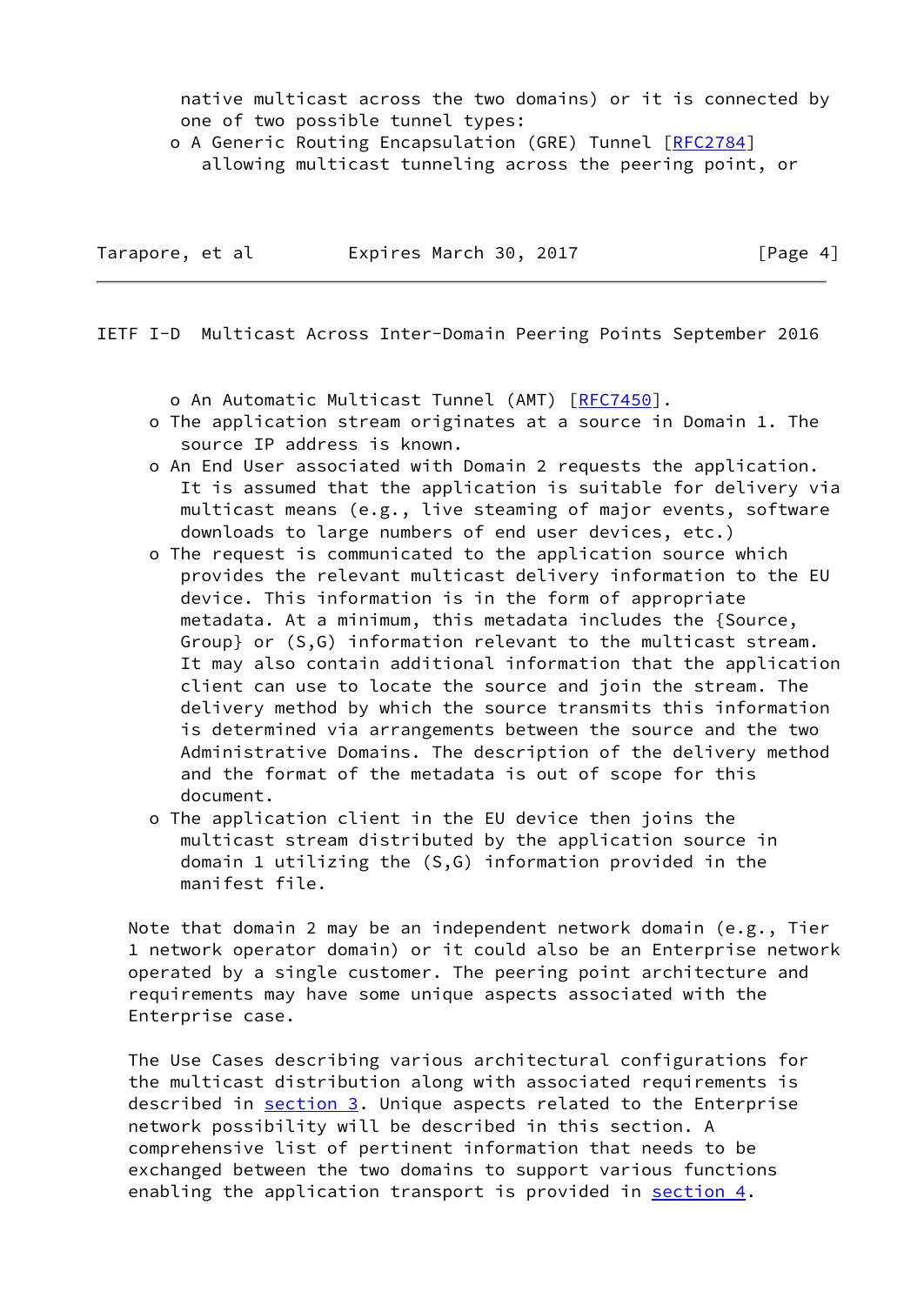Tarapore, et al **Expires March 30, 2017** [Page 5]

<span id="page-5-0"></span>IETF I-D Multicast Across Inter-Domain Peering Points September 2016

3. Inter-domain Peering Point Requirements for Multicast

 The transport of applications using multicast requires that the inter-domain peering point is enabled to support such a process. There are five possible Use Cases for consideration.

3.1. Native Multicast

 This Use Case involves end-to-end Native Multicast between the two administrative domains and the peering point is also native multicast enabled - Figure 1.



 AD = Administrative Domain (Independent Autonomous System) AS = Application (e.g., Content) Multicast Source BR = Border Router I1 = AD-1 and AD-2 Multicast Interconnection (e.g., MBGP) I2 = AD-2 and EU Multicast Connection

Figure 1 - Content Distribution via End to End Native Multicast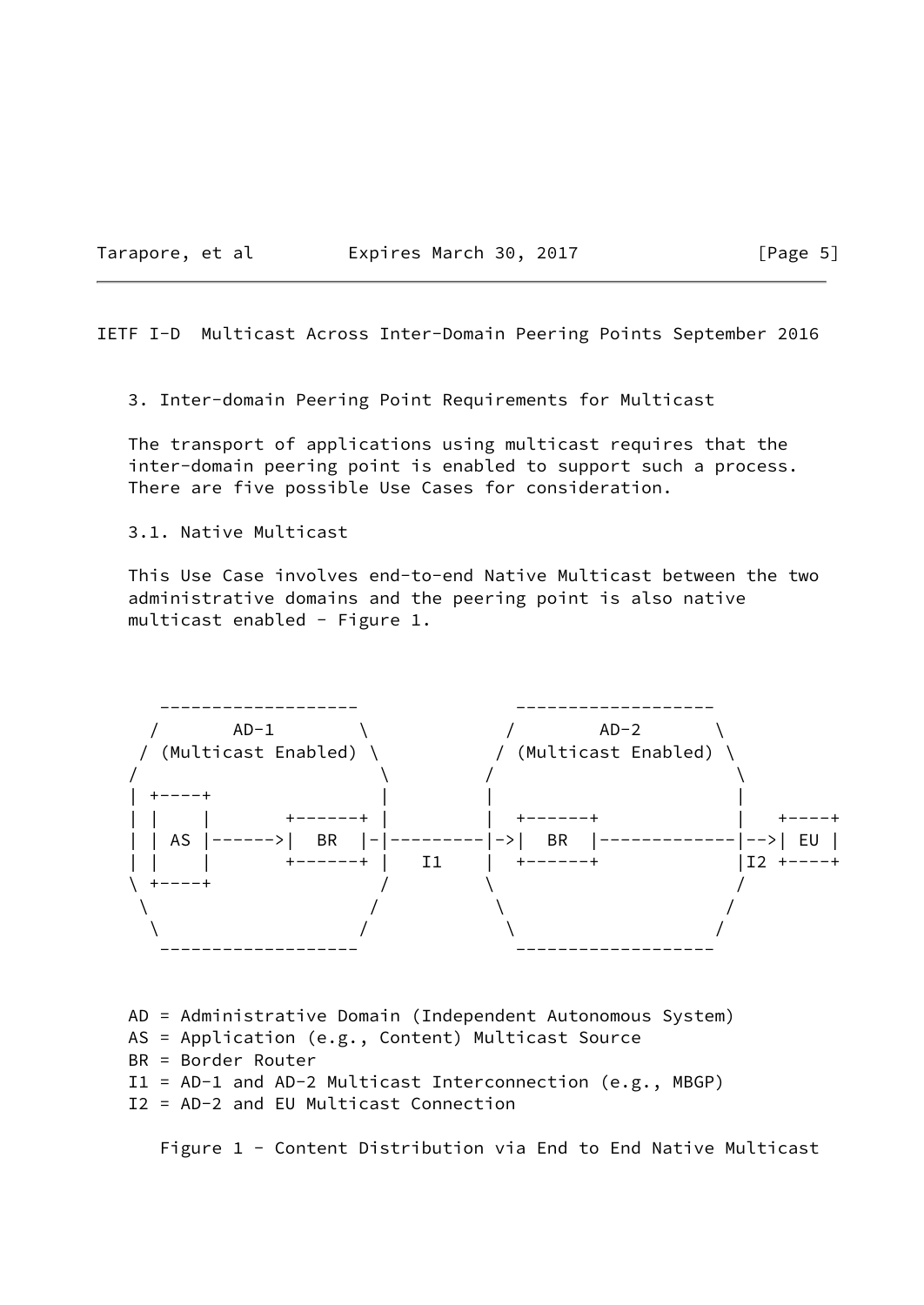Advantages of this configuration are:

- o Most efficient use of bandwidth in both domains
- o Fewer devices in the path traversed by the multicast stream when compared to unicast transmissions.

 From the perspective of AD-1, the one disadvantage associated with native multicast into AD-2 instead of individual unicast to every EU

| Tarapore, et al | Expires March 30, 2017 | [Page 6] |
|-----------------|------------------------|----------|
|                 |                        |          |

IETF I-D Multicast Across Inter-Domain Peering Points September 2016

 in AD-2 is that it does not have the ability to count the number of End Users as well as the transmitted bytes delivered to them. This information is relevant from the perspective of customer billing and operational logs. It is assumed that such data will be collected by the application layer. The application layer mechanisms for generating this information need to be robust enough such that all pertinent requirements for the source provider and the AD operator are satisfactorily met. The specifics of these methods are beyond the scope of this document.

Architectural guidelines for this configuration are as follows:

- a. Dual homing for peering points between domains is recommended as a way to ensure reliability with full BGP table visibility.
- b. If the peering point between AD-1 and AD-2 is a controlled network environment, then bandwidth can be allocated accordingly by the two domains to permit the transit of non-rate adaptive multicast traffic. If this is not the case, then it is recommended that the multicast traffic should support rate-adaption.
- c. The sending and receiving of multicast traffic between two domains is typically determined by local policies associated with each domain. For example, if AD-1 is a service provider and AD-2 is an enterprise, then AD-1 may support local policies for traffic delivery to, but not traffic reception from AD-2. Another example is the use of a policy by which AD-1 delivers specified content to AD-2 only if such delivery has been accepted by contract.
- d. Relevant information on multicast streams delivered to End Users in AD-2 is assumed to be collected by available capabilities in the application layer. The precise nature and formats of the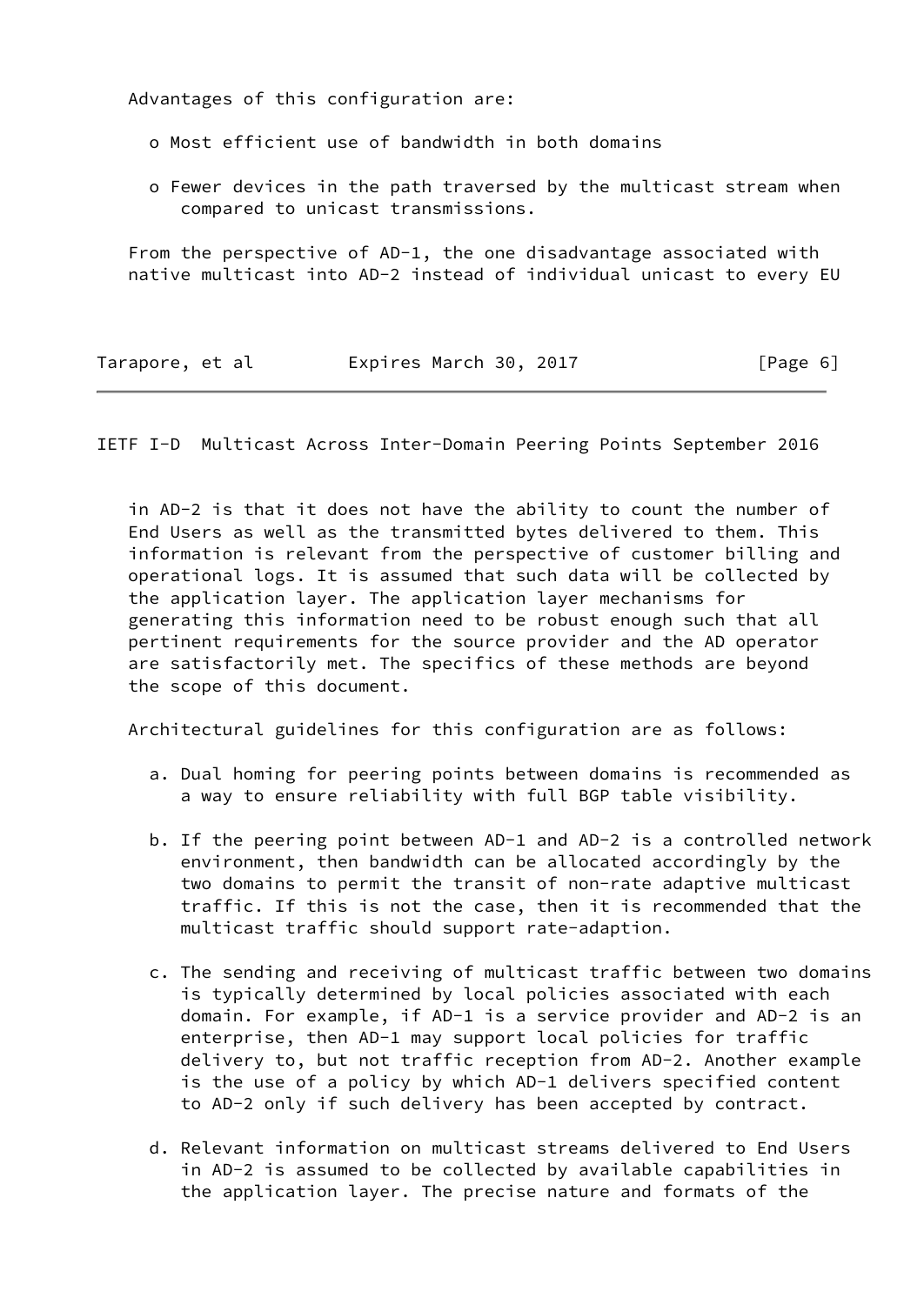collected information will be determined by directives from the source owner and the domain operators.

 e. The interconnection of AD-1 and AD-2 should minimally follow guidelines for traffic filtering between autonomous systems [\[BCP38\]](#page-29-0). Filtering guidelines specific to the multicast controlplane and data-plane are described in section 6.

Tarapore, et al expires March 30, 2017 [Page 7]

<span id="page-7-0"></span>IETF I-D Multicast Across Inter-Domain Peering Points September 2016

3.2. Peering Point Enabled with GRE Tunnel

 The peering point is not native multicast enabled in this Use Case. There is a Generic Routing Encapsulation Tunnel provisioned over the peering point. In this case, the interconnection I1 between AD-1 and AD-2 in Figure 1 is multicast enabled via a Generic Routing Encapsulation Tunnel (GRE) [[RFC2784\]](https://datatracker.ietf.org/doc/pdf/rfc2784) and encapsulating the multicast protocols across the interface. The routing configuration is basically unchanged: Instead of BGP (SAFI2) across the native IP multicast link between AD-1 and AD-2, BGP (SAFI2) is now run across the GRE tunnel.

Advantages of this configuration:

- o Highly efficient use of bandwidth in both domains although not as efficient as the fully native multicast Use Case.
- o Fewer devices in the path traversed by the multicast stream when compared to unicast transmissions.
- o Ability to support only partial IP multicast deployments in AD-1 and/or AD-2.
- o GRE is an existing technology and is relatively simple to implement.

Disadvantages of this configuration:

 o Per Use Case 3.1, current router technology cannot count the number of end users or the number bytes transmitted.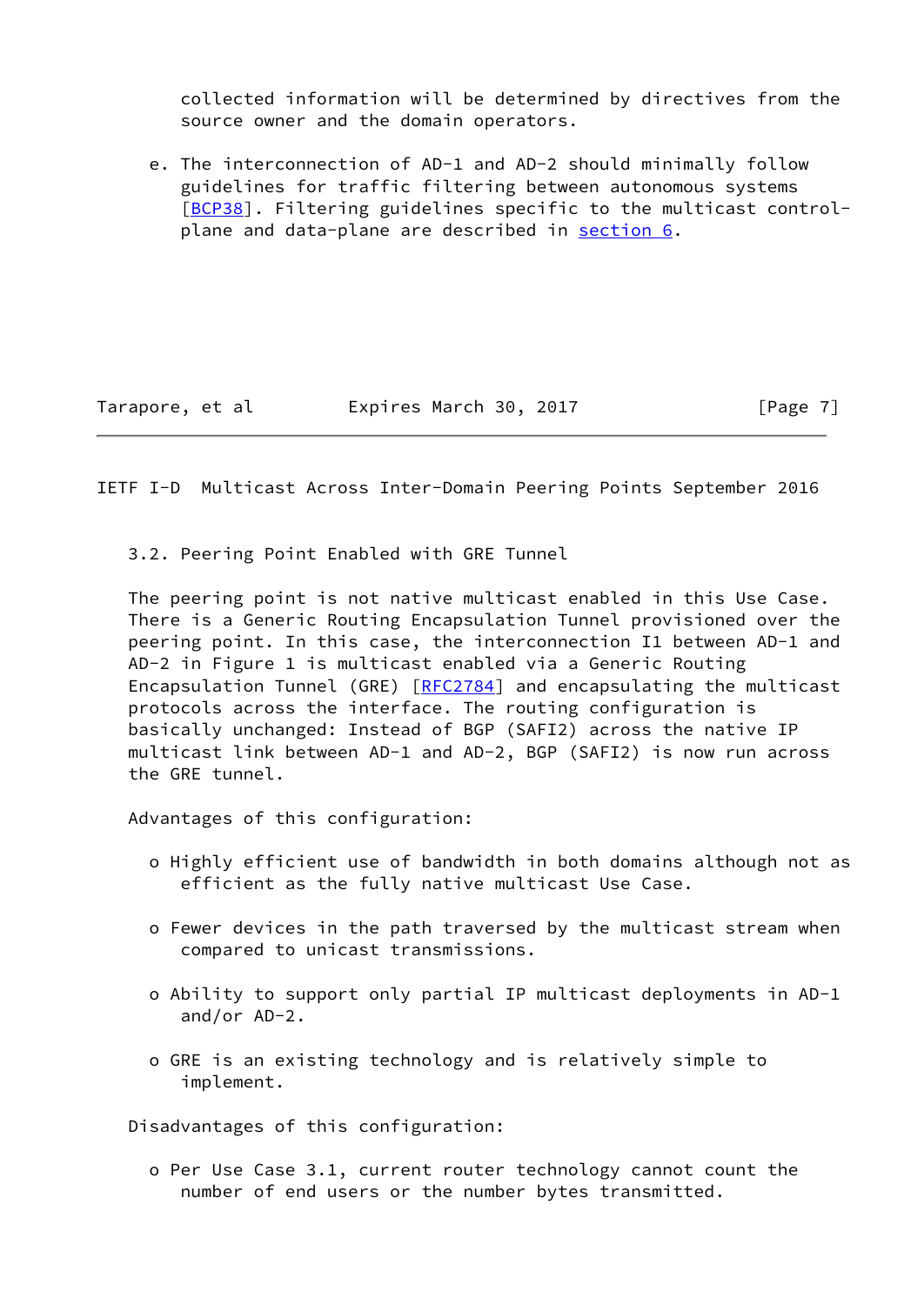o GRE tunnel requires manual configuration.

o The GRE must be established prior to stream starting.

o The GRE tunnel is often left pinned up

 Architectural guidelines for this configuration include the following:

 Guidelines (a) through (d) are the same as those described in Use Case 3.1. Two additional guidelines are as follows:

 e. GRE tunnels are typically configured manually between peering points to support multicast delivery between domains

| Tarapore, et al | Expires March 30, 2017 | [Page 8] |
|-----------------|------------------------|----------|
|-----------------|------------------------|----------|

<span id="page-8-0"></span>IETF I-D Multicast Across Inter-Domain Peering Points September 2016

 f. It is recommended that the GRE tunnel (tunnel server) configuration in the source network is such that it only advertises the routes to the application sources and not to the entire network. This practice will prevent unauthorized delivery of applications through the tunnel (e.g., if application - e.g., content - is not part of an agreed inter-domain partnership).

 3.3. Peering Point Enabled with an AMT - Both Domains Multicast Enabled

 Both administrative domains in this Use Case are assumed to be native multicast enabled here; however the peering point is not. The peering point is enabled with an Automatic Multicast Tunnel. The basic configuration is depicted in Figure 2.

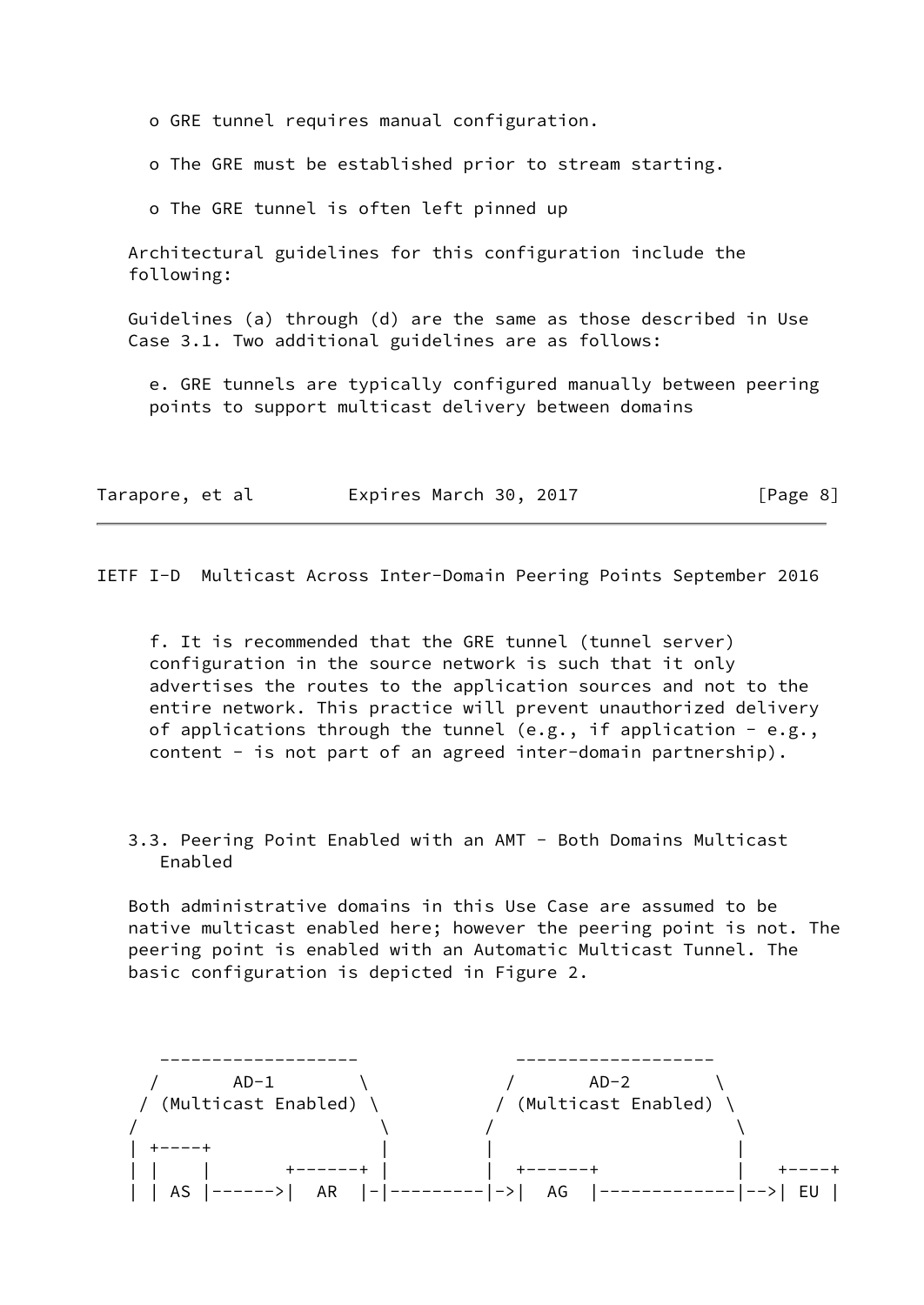

 AR = AMT Relay AG = AMT Gateway I1 = AMT Interconnection between AD-1 and AD-2 I2 = AD-2 and EU Multicast Connection

Figure 2 - AMT Interconnection between AD-1 and AD-2

Advantages of this configuration:

o Highly efficient use of bandwidth in AD-1.

 o AMT is an existing technology and is relatively simple to implement. Attractive properties of AMT include the following:

| Tarapore, et al | Expires March 30, 2017 | [Page 9] |
|-----------------|------------------------|----------|
|-----------------|------------------------|----------|

<span id="page-9-0"></span>IETF I-D Multicast Across Inter-Domain Peering Points September 2016

- o Dynamic interconnection between Gateway-Relay pair across the peering point.
- o Ability to serve clients and servers with differing policies.

Disadvantages of this configuration:

- o Per Use Case 3.1 (AD-2 is native multicast), current router technology cannot count the number of end users or the number of bytes transmitted to all end users.
- o Additional devices (AMT Gateway and Relay pairs) may be introduced into the path if these services are not incorporated in the existing routing nodes.
- o Currently undefined mechanisms for the AG to automatically select the optimal AR.

Architectural guidelines for this configuration are as follows: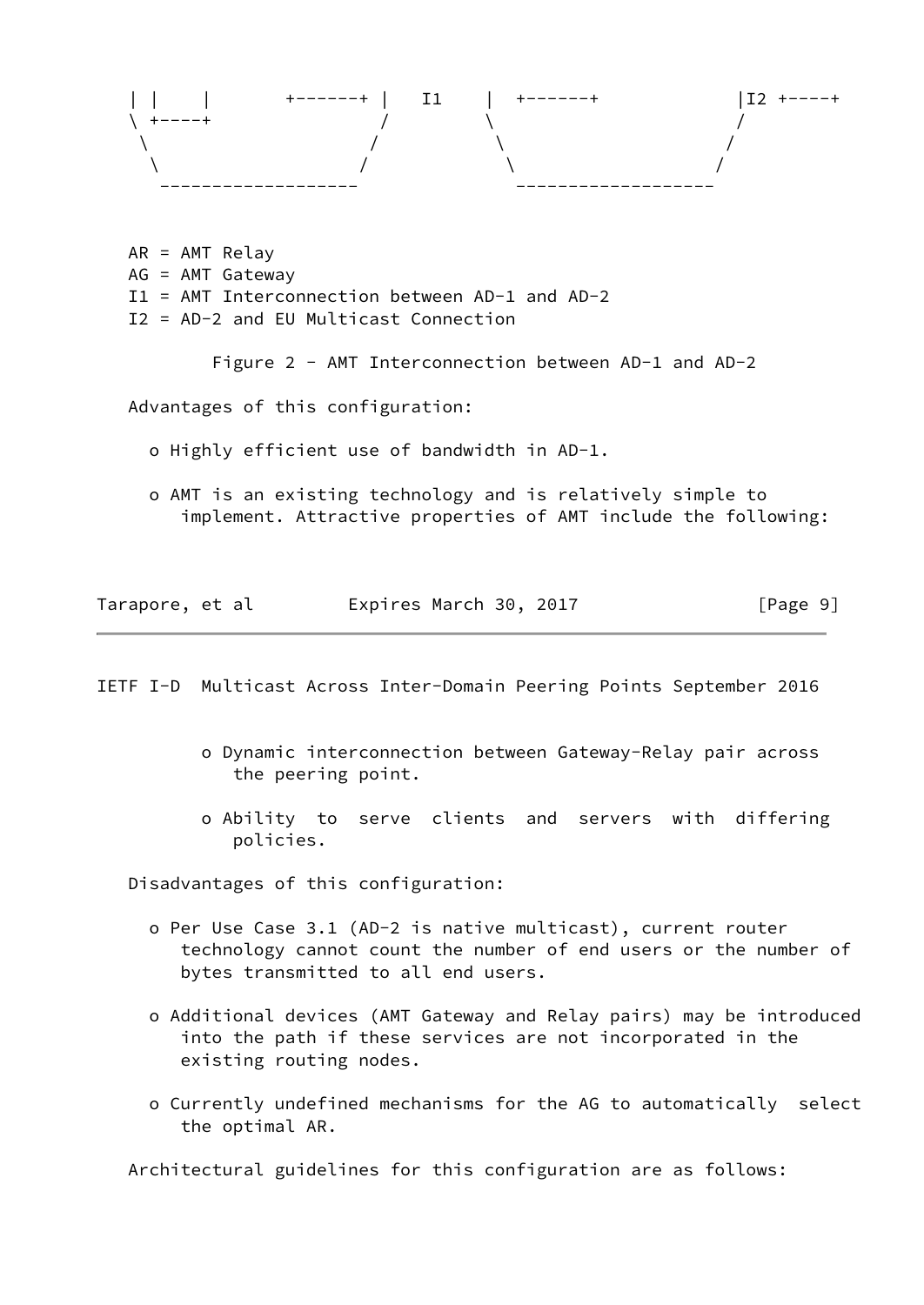Guidelines (a) through (d) are the same as those described in Use Case 3.1. In addition,

 e. It is recommended that AMT Relay and Gateway pairs be configured at the peering points to support multicast delivery between domains. AMT tunnels will then configure dynamically across the peering points once the Gateway in AD-2 receives the (S, G) information from the EU.

3.4. Peering Point Enabled with an AMT - AD-2 Not Multicast Enabled

 In this AMT Use Case, the second administrative domain AD-2 is not multicast enabled. This implies that the interconnection between AD- 2 and the End User is also not multicast enabled as depicted in Figure 3.

Tarapore, et al **Expires March 30, 2017** [Page 10]

IETF I-D Multicast Across Inter-Domain Peering Points September 2016



 AS = Application Multicast Source AR = AMT Relay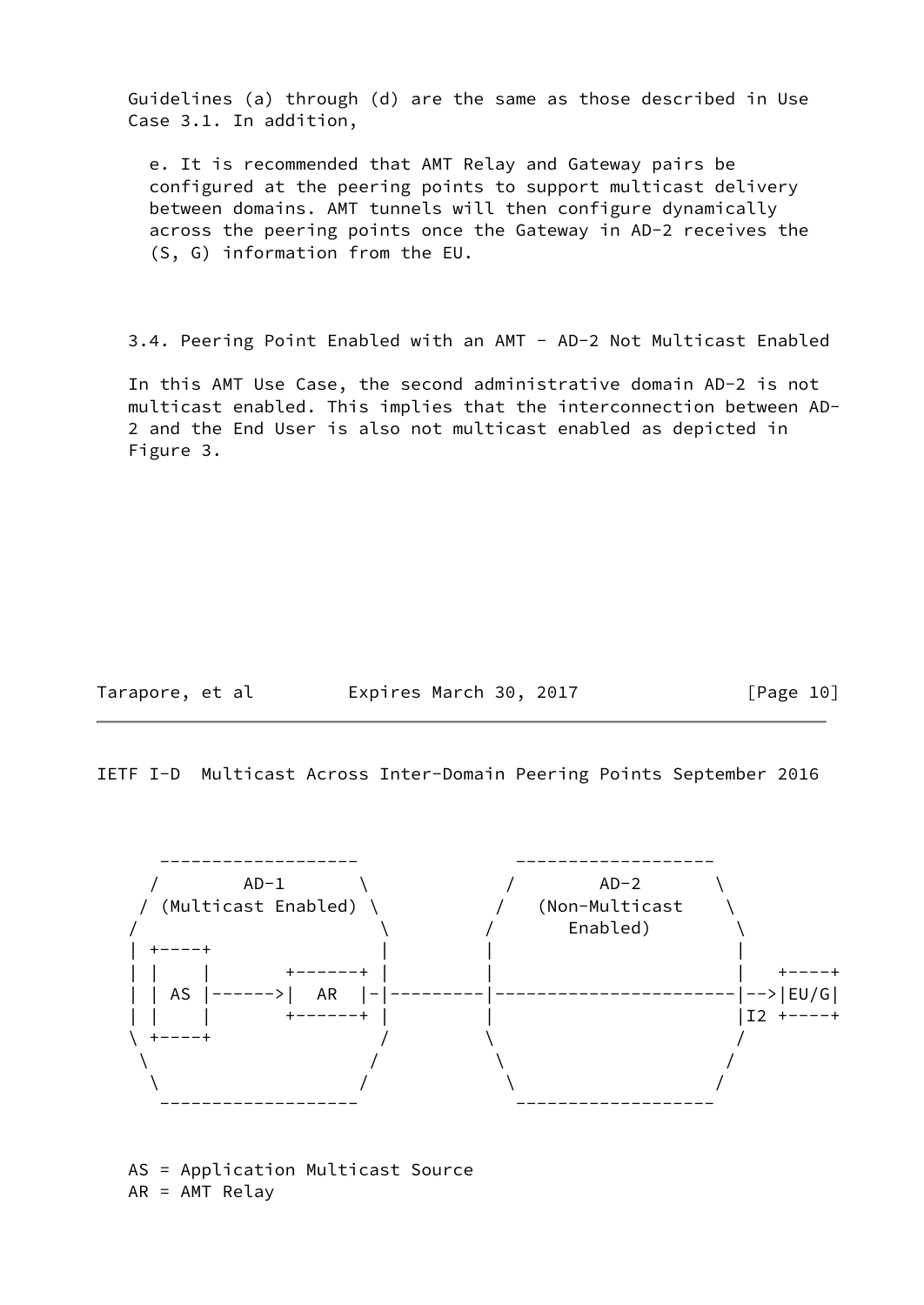EU/G = Gateway client embedded in EU device I2 = AMT Tunnel Connecting EU/G to AR in AD-1 through Non-Multicast Enabled AD-2.

Figure 3 - AMT Tunnel Connecting AD-1 AMT Relay and EU Gateway

 This Use Case is equivalent to having unicast distribution of the application through AD-2. The total number of AMT tunnels would be equal to the total number of End Users requesting the application. The peering point thus needs to accommodate the total number of AMT tunnels between the two domains. Each AMT tunnel can provide the data usage associated with each End User.

Advantages of this configuration:

o Highly efficient use of bandwidth in AD-1.

- o AMT is an existing technology and is relatively simple to implement. Attractive properties of AMT include the following:
	- o Dynamic interconnection between Gateway-Relay pair across the peering point.
	- o Ability to serve clients and servers with differing policies.
- o Each AMT tunnel serves as a count for each End User and is also able to track data usage (bytes) delivered to the EU.

| Tarapore, et al | Expires March 30, 2017 | [Page 11] |
|-----------------|------------------------|-----------|
|-----------------|------------------------|-----------|

<span id="page-11-0"></span>IETF I-D Multicast Across Inter-Domain Peering Points September 2016

Disadvantages of this configuration:

- o Additional devices (AMT Gateway and Relay pairs) are introduced into the transport path.
- o Assuming multiple peering points between the domains, the EU Gateway needs to be able to find the "correct" AMT Relay in AD- 1.

Architectural guidelines for this configuration are as follows:

 Guidelines (a) through (c) are the same as those described in Use Case 3.1.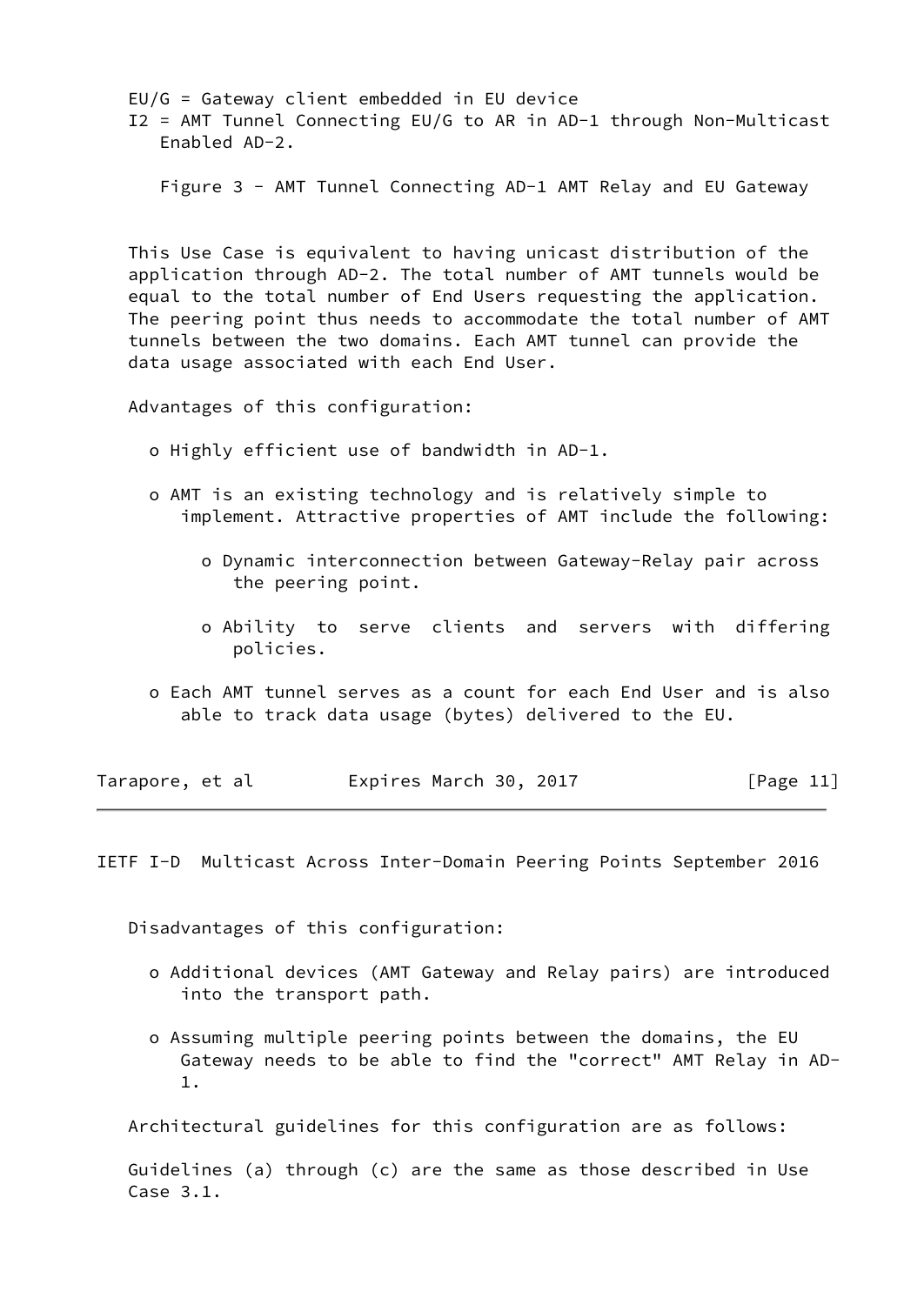d. It is recommended that proper procedures are implemented such that the AMT Gateway at the End User device is able to find the correct AMT Relay in AD-1 across the peering points. The application client in the EU device is expected to supply the (S, G) information to the Gateway for this purpose.

 e. The AMT tunnel capabilities are expected to be sufficient for the purpose of collecting relevant information on the multicast streams delivered to End Users in AD-2.

3.5. AD-2 Not Multicast Enabled - Multiple AMT Tunnels Through AD-2

This is a variation of Use Case 3.4 as follows:

Tarapore, et al **Expires March 30, 2017** [Page 12]

IETF I-D Multicast Across Inter-Domain Peering Points September 2016

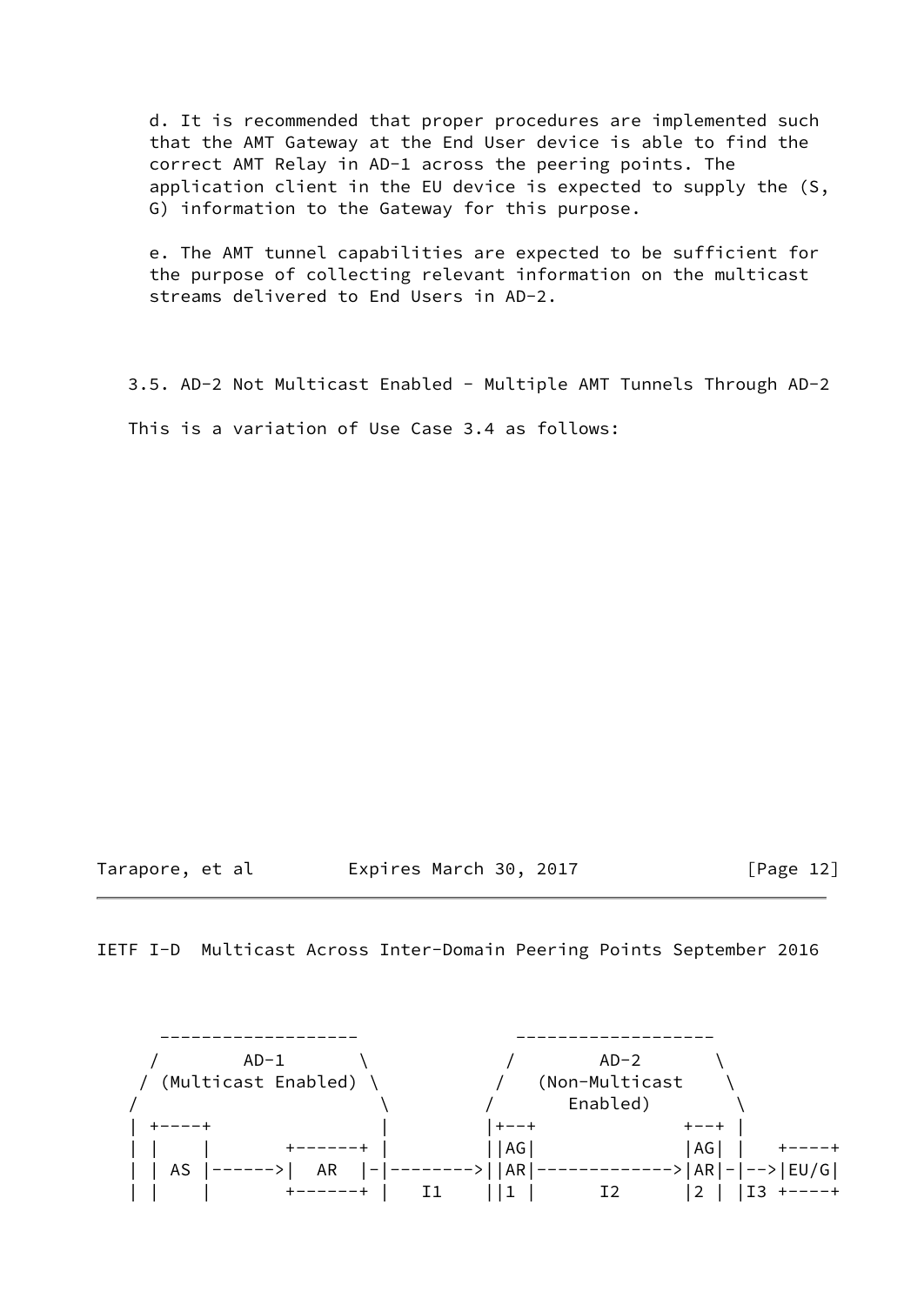

```
 AS = Application Source
AR = AMT Relay in AD-1
AGAR1 = AMT Gateway/Relay node in AD-2 across Peering Point
I1 = AMT Tunnel Connecting AR in AD-1 to GW in AGAR1 in AD-2
AGAR2 = AMT Gateway/Relay node at AD-2 Network Edge
I2 = AMT Tunnel Connecting Relay in AGAR1 to GW in AGAR2
EU/G = Gateway client embedded in EU device
I3 = AMT Tunnel Connecting EU/G to AR in AGAR2
```
Figure 4 - AMT Tunnel Connecting AD-1 AMT Relay and EU Gateway

 Use Case 3.4 results in several long AMT tunnels crossing the entire network of AD-2 linking the EU device and the AMT Relay in AD-1 through the peering point. Depending on the number of End Users, there is a likelihood of an unacceptably large number of AMT tunnels - and unicast streams - through the peering point. This situation can be alleviated as follows:

- o Provisioning of strategically located AMT nodes at the edges of AD-2. An AMT node comprises co-location of an AMT Gateway and an AMT Relay. One such node is at the AD-2 side of the peering point (node AGAR1 in Figure 4).
- o Single AMT tunnel established across peering point linking AMT Relay in AD-1 to the AMT Gateway in the AMT node AGAR1 in AD-2.
- o AMT tunnels linking AMT node AGAR1 at peering point in AD-2 to other AMT nodes located at the edges of AD-2: e.g., AMT tunnel I2

| Tarapore, et al |  | Expires March 30, 2017 |  |  |  | [Page 13] |  |
|-----------------|--|------------------------|--|--|--|-----------|--|
|-----------------|--|------------------------|--|--|--|-----------|--|

<span id="page-13-0"></span>IETF I-D Multicast Across Inter-Domain Peering Points September 2016

 linking AMT Relay in AGAR1 to AMT Gateway in AMT node AGAR2 in Figure 4.

 o AMT tunnels linking EU device (via Gateway client embedded in device) and AMT Relay in appropriate AMT node at edge of AD-2: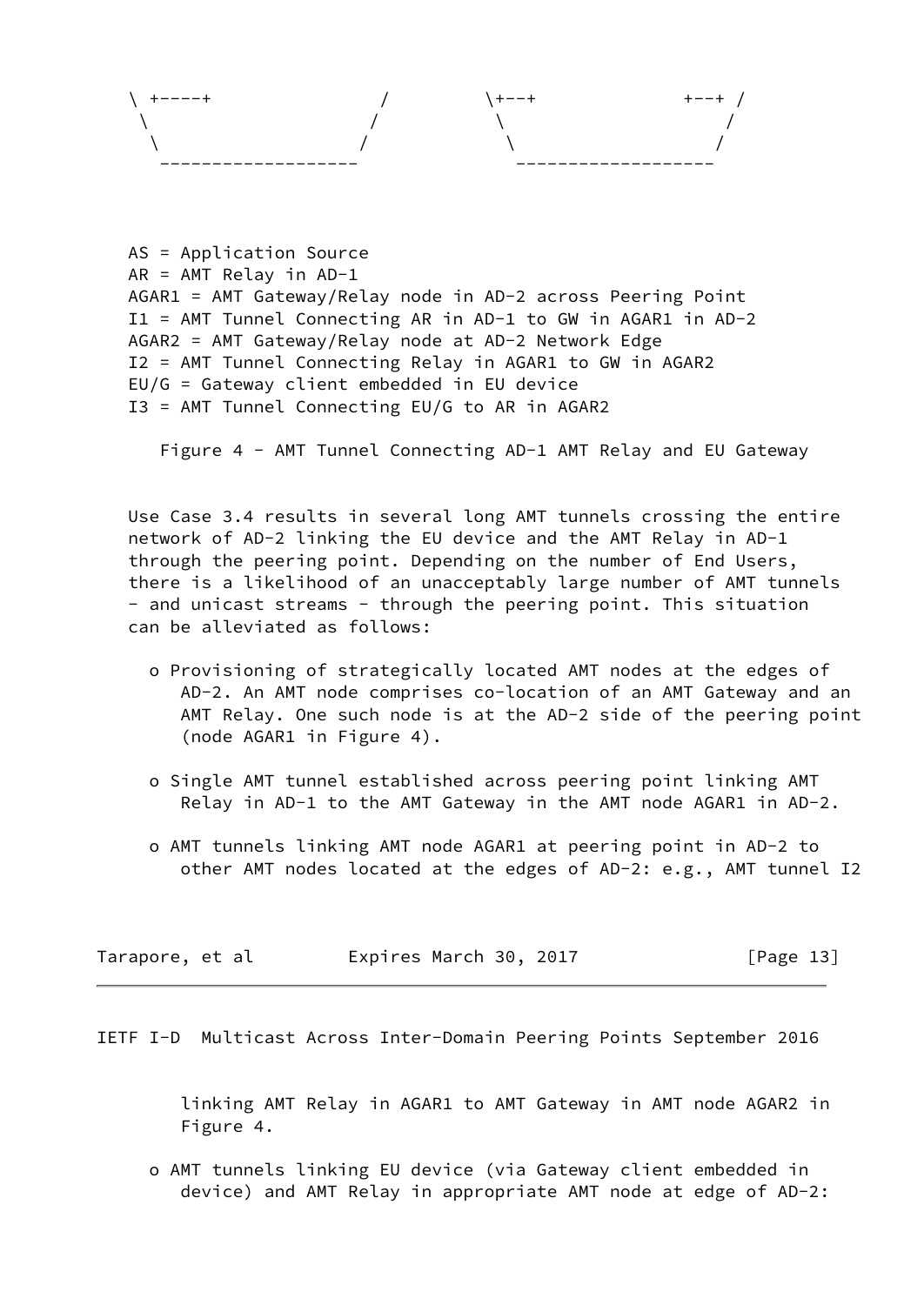e.g., I3 linking EU Gateway in device to AMT Relay in AMT node AGAR2.

 The advantage for such a chained set of AMT tunnels is that the total number of unicast streams across AD-2 is significantly reduced thus freeing up bandwidth. Additionally, there will be a single unicast stream across the peering point instead of possibly, an unacceptably large number of such streams per Use Case 3.4. However, this implies that several AMT tunnels will need to be dynamically configured by the various AMT Gateways based solely on the (S,G) information received from the application client at the EU device. A suitable mechanism for such dynamic configurations is therefore critical.

Architectural guidelines for this configuration are as follows:

 Guidelines (a) through (c) are the same as those described in Use Case 3.1.

 d. It is recommended that proper procedures are implemented such that the various AMT Gateways (at the End User devices and the AMT nodes in AD-2) are able to find the correct AMT Relay in other AMT nodes as appropriate. The application client in the EU device is expected to supply the (S, G) information to the Gateway for this purpose.

 e. The AMT tunnel capabilities are expected to be sufficient for the purpose of collecting relevant information on the multicast streams delivered to End Users in AD-2.

4. Supporting Functionality

 Supporting functions and related interfaces over the peering point that enable the multicast transport of the application are listed in this section. Critical information parameters that need to be exchanged in support of these functions are enumerated along with guidelines as appropriate. Specific interface functions for consideration are as follows.

| Tarapore, et al | Expires March 30, 2017 | [Page 14] |
|-----------------|------------------------|-----------|
|-----------------|------------------------|-----------|

<span id="page-14-0"></span>IETF I-D Multicast Across Inter-Domain Peering Points September 2016

4.1. Network Interconnection Transport and Security Guidelines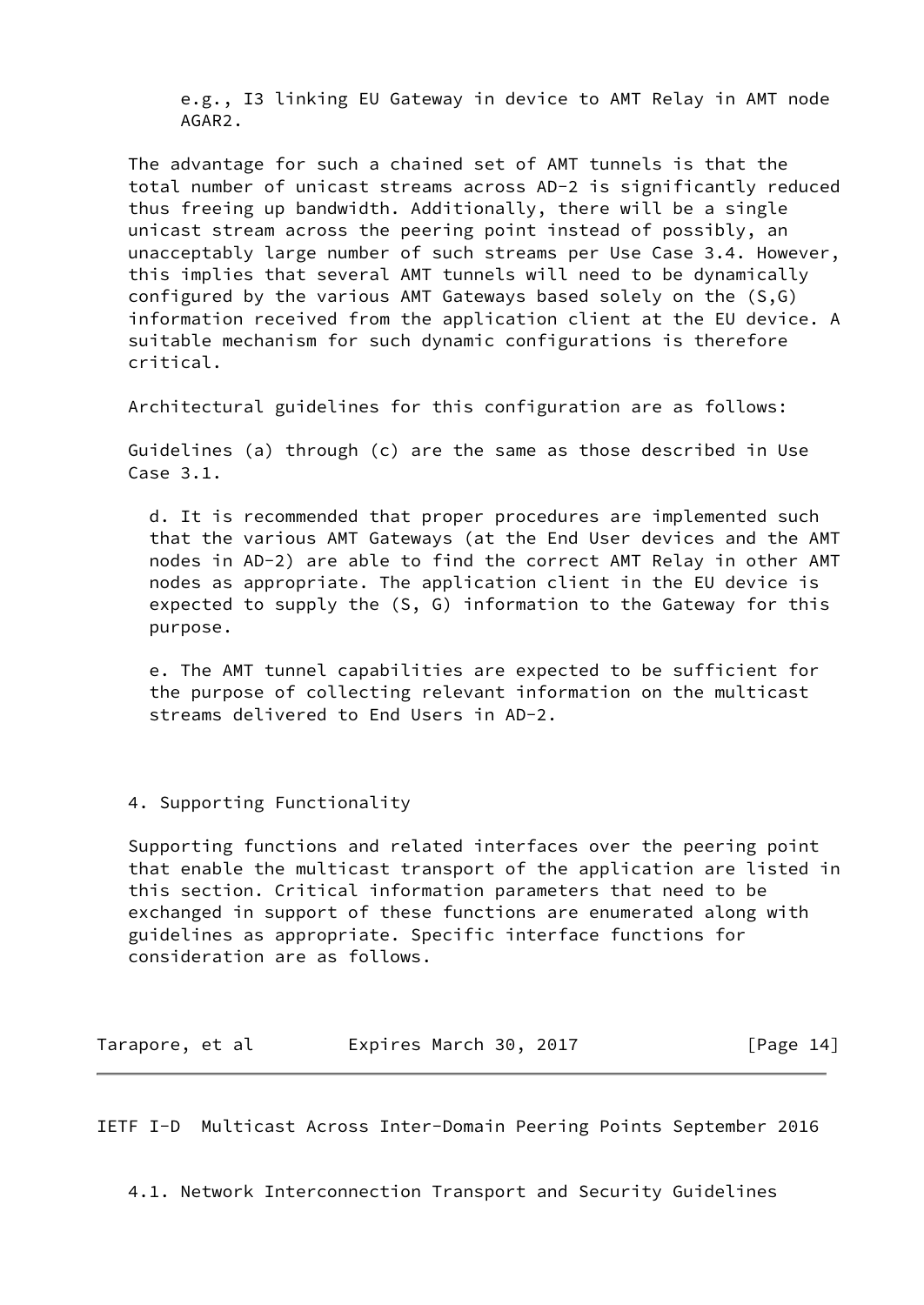The term "Network Interconnection Transport" refers to the interconnection points between the two Administrative Domains. The following is a representative set of attributes that will need to be agreed to between the two administrative domains to support multicast delivery.

- o Number of Peering Points
- o Peering Point Addresses and Locations
- o Connection Type Dedicated for Multicast delivery or shared with other services
- o Connection Mode Direct connectivity between the two AD's or via another ISP
- o Peering Point Protocol Support Multicast protocols that will be used for multicast delivery will need to be supported at these points. Examples of protocols include eBGP [\[RFC4271](https://datatracker.ietf.org/doc/pdf/rfc4271)] and MBGP [\[RFC4271](https://datatracker.ietf.org/doc/pdf/rfc4271)].
- o Bandwidth Allocation If shared with other services, then there needs to be a determination of the share of bandwidth reserved for multicast delivery. When determining the appropriate bandwidth allocation, parties should consider that design of a multicast protocol suitable for live video streaming which is consistent with Congestion Control Principles [[BCP41\]](#page-29-1), especially in the presence of potentially malicious receivers, is still an open research problem.
- o QoS Requirements Delay/latency specifications that need to be specified in an SLA.
- o AD Roles and Responsibilities the role played by each AD for provisioning and maintaining the set of peering points to support multicast delivery.
- 4.2. Routing Aspects and Related Guidelines

 The main objective for multicast delivery routing is to ensure that the End User receives the multicast stream from the "most optimal" source [INF ATIS 10] which typically:

| Tarapore, et al | Expires March 30, 2017 | [Page 15] |
|-----------------|------------------------|-----------|
|-----------------|------------------------|-----------|

<span id="page-15-0"></span>IETF I-D Multicast Across Inter-Domain Peering Points September 2016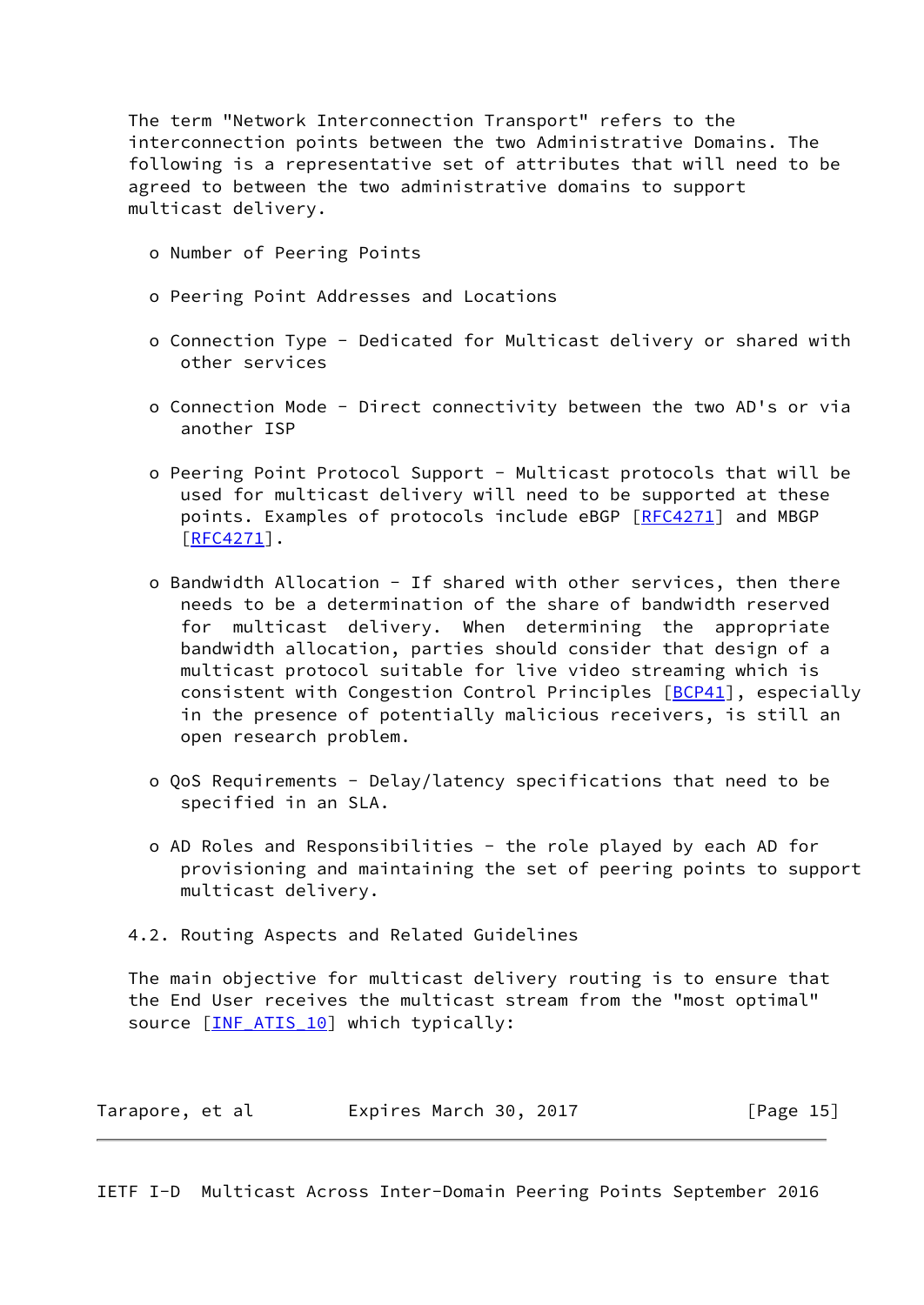- o Maximizes the multicast portion of the transport and minimizes any unicast portion of the delivery, and
- o Minimizes the overall combined network(s) route distance.

 This routing objective applies to both Native and AMT; the actual methodology of the solution will be different for each. Regardless, the routing solution is expected to be:

- o Scalable
- o Avoid/minimize new protocol development or modifications, and
- o Be robust enough to achieve high reliability and automatically adjust to changes/problems in the multicast infrastructure.

 For both Native and AMT environments, having a source as close as possible to the EU network is most desirable; therefore, in some cases, an AD may prefer to have multiple sources near different peering points, but that is entirely an implementation issue.

4.2.1 Native Multicast Routing Aspects

 Native multicast simply requires that the Administrative Domains coordinate and advertise the correct source address(es) at their network interconnection peering points(i.e., border routers). An example of multicast delivery via a Native Multicast process across two administrative Domains is as follows assuming that the interconnecting peering points are also multicast enabled:

- o Appropriate information is obtained by the EU client who is a subscriber to AD-2 (see Use Case 3.1). This information is in the form of metadata and it contains instructions directing the EU client to launch an appropriate application if necessary, and also additional information for the application about the source location and the group (or stream) id in the form of the "S,G" data. The "S" portion provides the name or IP address of the source of the multicast stream. The metadata may also contain alternate delivery information such as specifying the unicast address of the stream.
- o The client uses the join message with S,G to join the multicast stream [[RFC4604\]](https://datatracker.ietf.org/doc/pdf/rfc4604).

To facilitate this process, the two AD's need to do the following: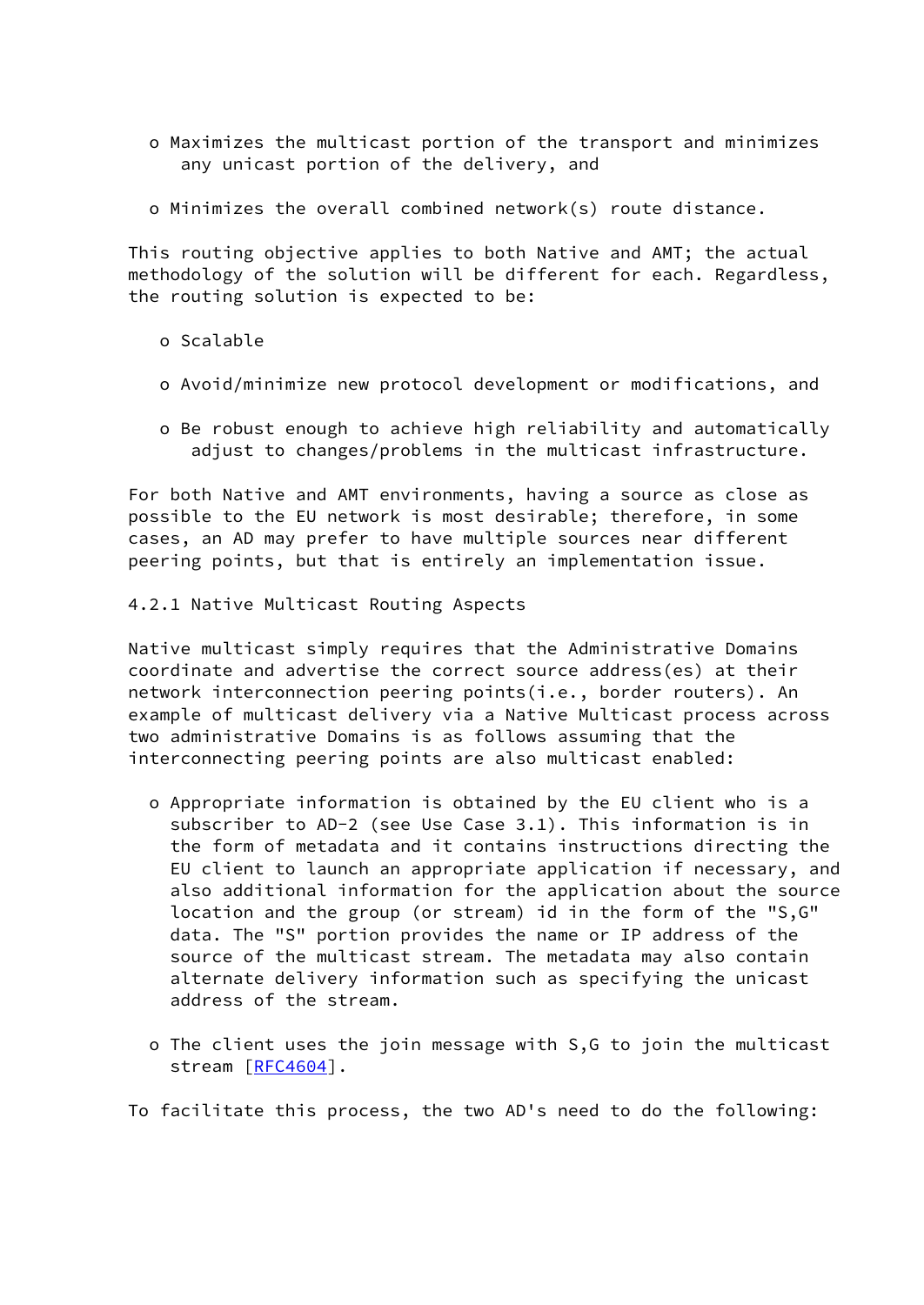<span id="page-17-0"></span>IETF I-D Multicast Across Inter-Domain Peering Points September 2016

- o Advertise the source id(s) over the Peering Points
- o Exchange relevant Peering Point information such as Capacity and Utilization (Other??)
- o Implement compatible multicast protocols to ensure proper multicast delivery across the peering points.
- 4.2.2 GRE Tunnel over Interconnecting Peering Point

 If the interconnecting peering point is not multicast enabled and both ADs are multicast enabled, then a simple solution is to provision a GRE tunnel between the two ADs - see Use Case 3.2.2. The termination points of the tunnel will usually be a network engineering decision, but generally will be between the border routers or even between the AD 2 border router and the AD 1 source (or source access router). The GRE tunnel would allow end-to-end native multicast or AMT multicast to traverse the interface. Coordination and advertisement of the source IP is still required.

 The two AD's need to follow the same process as described in 4.2.1 to facilitate multicast delivery across the Peering Points.

4.2.3 Routing Aspects with AMT Tunnels

 Unlike Native (with or without GRE), an AMT Multicast environment is more complex. It presents a dual layered problem because there are two criteria that should be simultaneously met:

- o Find the closest AMT relay to the end-user that also has multicast connectivity to the content source and
- o Minimize the AMT unicast tunnel distance.

There are essentially two components to the AMT specification:

 o AMT Relays: These serve the purpose of tunneling UDP multicast traffic to the receivers (i.e., End Points). The AMT Relay will receive the traffic natively from the multicast media source and will replicate the stream on behalf of the downstream AMT Gateways, encapsulating the multicast packets into unicast packets and sending them over the tunnel toward the AMT Gateway. In addition, the AMT Relay may perform various usage and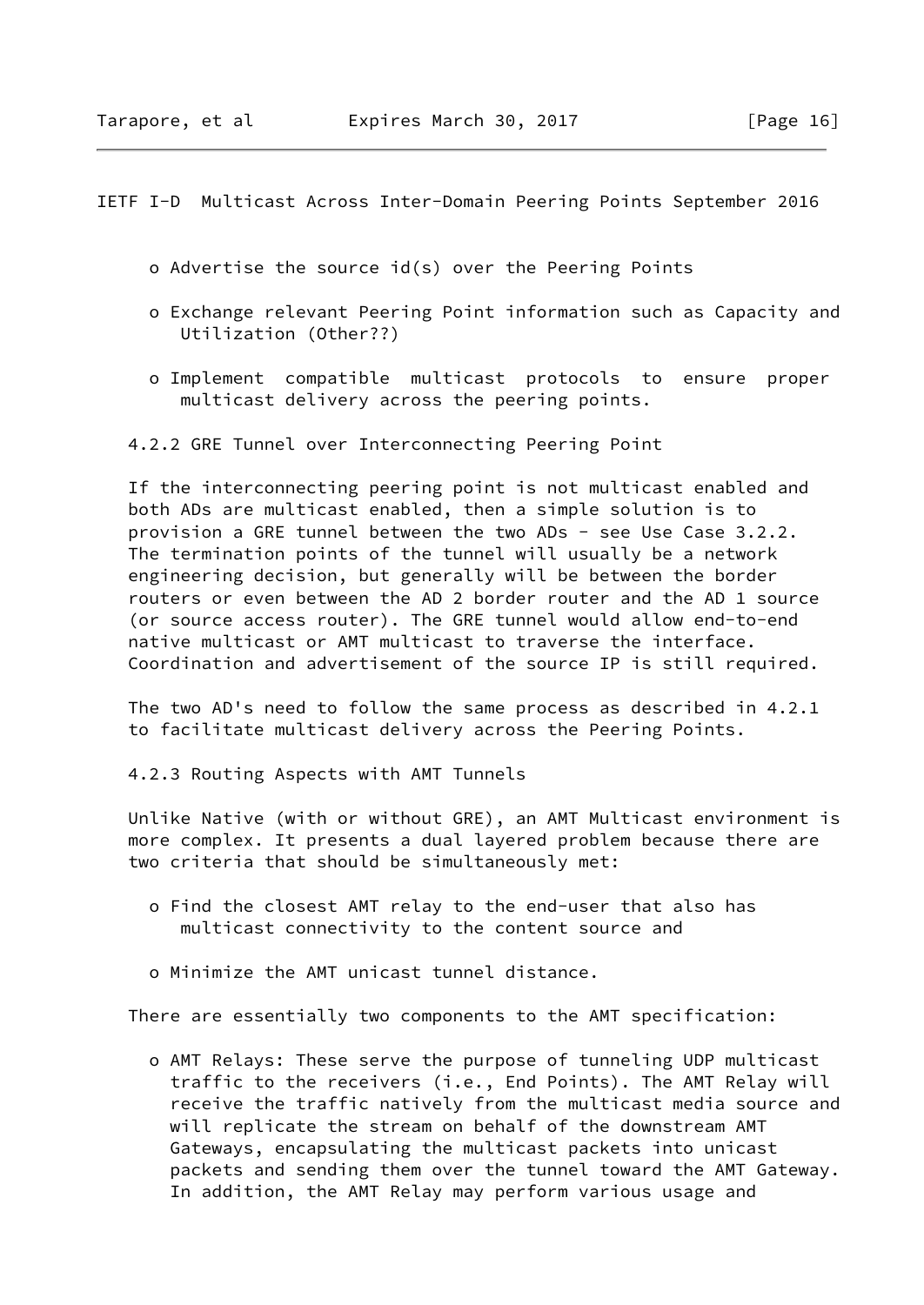activity statistics collection. This results in moving the replication point closer to the end user, and cuts down on

| Tarapore, et al | Expires March 30, 2017 |  | [Page $17$ ] |  |
|-----------------|------------------------|--|--------------|--|
|                 |                        |  |              |  |

IETF I-D Multicast Across Inter-Domain Peering Points September 2016

 traffic across the network. Thus, the linear costs of adding unicast subscribers can be avoided. However, unicast replication is still required for each requesting endpoint within the unicast-only network.

 o AMT Gateway (GW): The Gateway will reside on an on End-Point this may be a Personal Computer (PC) or a Set Top Box (STB). The AMT Gateway receives join and leave requests from the Application via an Application Programming Interface (API). In this manner, the Gateway allows the endpoint to conduct itself as a true Multicast End-Point. The AMT Gateway will encapsulate AMT messages into UDP packets and send them through a tunnel (across the unicast-only infrastructure) to the AMT Relay.

 The simplest AMT Use Case (section 3.3) involves peering points that are not multicast enabled between two multicast enabled ADs. An AMT tunnel is deployed between an AMT Relay on the AD 1 side of the peering point and an AMT Gateway on the AD 2 side of the peering point. One advantage to this arrangement is that the tunnel is established on an as needed basis and need not be a provisioned element. The two ADs can coordinate and advertise special AMT Relay Anycast addresses with each other - though they may alternately decide to simply provision Relay addresses, though this would not be an optimal solution in terms of scalability.

 Use Cases 3.4 and 3.5 describe more complicated AMT situations as AD-2 is not multicast enabled. For these cases, the End User device needs to be able to setup an AMT tunnel in the most optimal manner. Using an Anycast IP address for AMT Relays allows for all AMT Gateways to find the "closest" AMT Relay - the nearest edge of the multicast topology of the source. An example of a basic delivery via an AMT Multicast process for these two Use Cases is as follows:

 o Appropriate metadata is obtained by the EU client application. The metadata contains instructions directing the EU client to an ordered list of particular destinations to seek the requested stream and, for multicast, specifies the source location and the group (or stream) ID in the form of the "S,G" data. The "S" portion provides the URI (name or IP address) of the source of the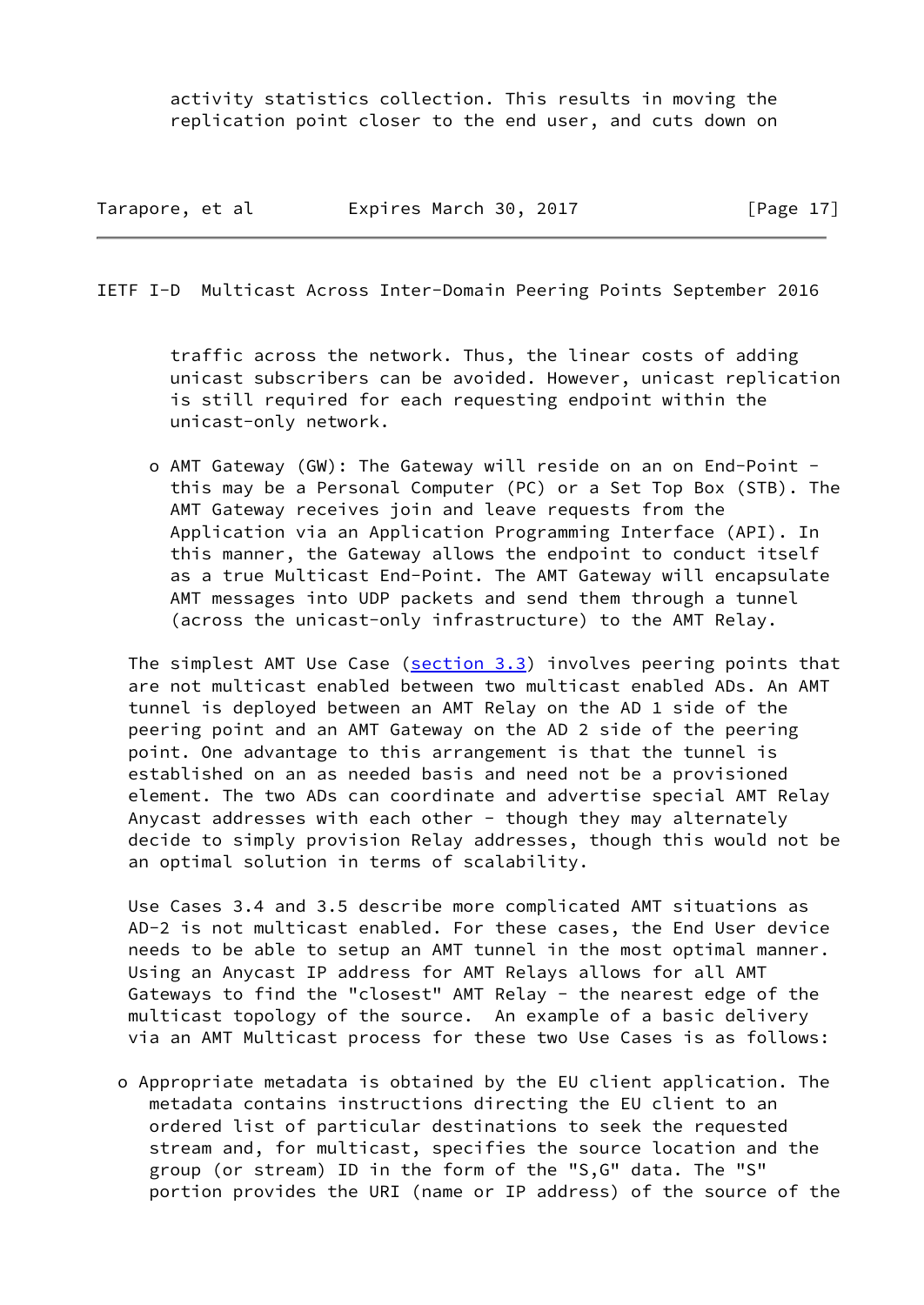multicast stream and the "G" identifies the particular stream originated by that source. The metadata may also contain alternate delivery information such as the address of the unicast form of the content to be used, for example, if the multicast stream becomes unavailable.

Tarapore, et al **Expires March 30, 2017** [Page 18]

<span id="page-19-0"></span>IETF I-D Multicast Across Inter-Domain Peering Points September 2016

- o Using the information from the metadata, and possibly information provisioned directly in the EU client, a DNS query is initiated in order to connect the EU client/AMT Gateway to an AMT Relay.
- o Query results are obtained, and may return an Anycast address or a specific unicast address of a relay. Multiple relays will typically exist. The Anycast address is a routable "pseudo address" shared among the relays that can gain multicast access to the source.
- o If a specific IP address unique to a relay was not obtained, the AMT Gateway then sends a message (e.g., the discovery message) to the Anycast address such that the network is making the routing choice of particular relay - e.g., closest relay to the EU. (Note that in IPv6 there is a specific Anycast format and Anycast is inherent in IPv6 routing, whereas in IPv4 Anycast is handled via provisioning in the network. Details are out of scope for this document.)
- o The contacted AMT Relay then returns its specific unicast IP address (after which the Anycast address is no longer required). Variations may exist as well.
- o The AMT Gateway uses that unicast IP address to initiate a three way handshake with the AMT Relay.
- o AMT Gateway provides "S,G" to the AMT Relay (embedded in AMT protocol messages).
- o AMT Relay receives the "S,G" information and uses the S,G to join the appropriate multicast stream, if it has not already subscribed to that stream.
- o AMT Relay encapsulates the multicast stream into the tunnel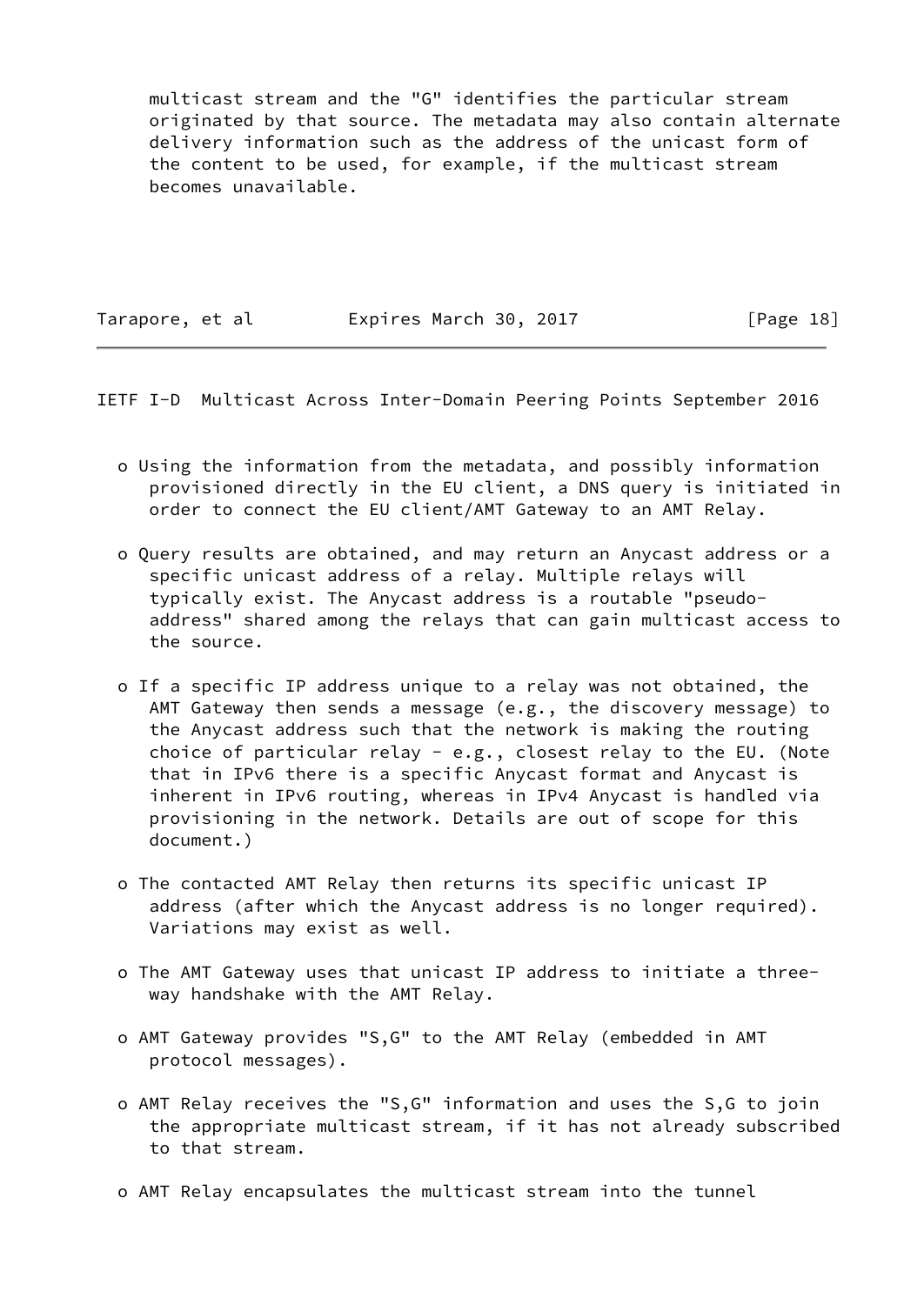between the Relay and the Gateway, providing the requested content to the EU.

 Note: Further routing discussion on optimal method to find "best AMT Relay/GW combination" and information exchange between AD's to be provided.

4.3. Back Office Functions - Provisioning and Logging Guidelines

Back Office refers to the following:

|  | Tarapore, et al | Expires March 30, 2017 | [Page 19] |
|--|-----------------|------------------------|-----------|
|--|-----------------|------------------------|-----------|

<span id="page-20-0"></span>IETF I-D Multicast Across Inter-Domain Peering Points September 2016

- o Servers and Content Management systems that support the delivery of applications via multicast and interactions between ADs.
- o Functionality associated with logging, reporting, ordering, provisioning, maintenance, service assurance, settlement, etc.

4.3.1 Provisioning Guidelines

 Resources for basic connectivity between ADs Providers need to be provisioned as follows:

- o Sufficient capacity must be provisioned to support multicast-based delivery across ADs.
- o Sufficient capacity must be provisioned for connectivity between all supporting back-offices of the ADs as appropriate. This includes activating proper security treatment for these back office connections (gateways, firewalls, etc) as appropriate.
- o Routing protocols as needed, e.g. configuring routers to support these.

 Provisioning aspects related to Multicast-Based inter-domain delivery are as follows.

 The ability to receive requested application via multicast is triggered via receipt of the necessary metadata. Hence, this metadata must be provided to the EU regarding multicast URL - and unicast fallback if applicable. AD-2 must enable the delivery of this metadata to the EU and provision appropriate resources for this purpose.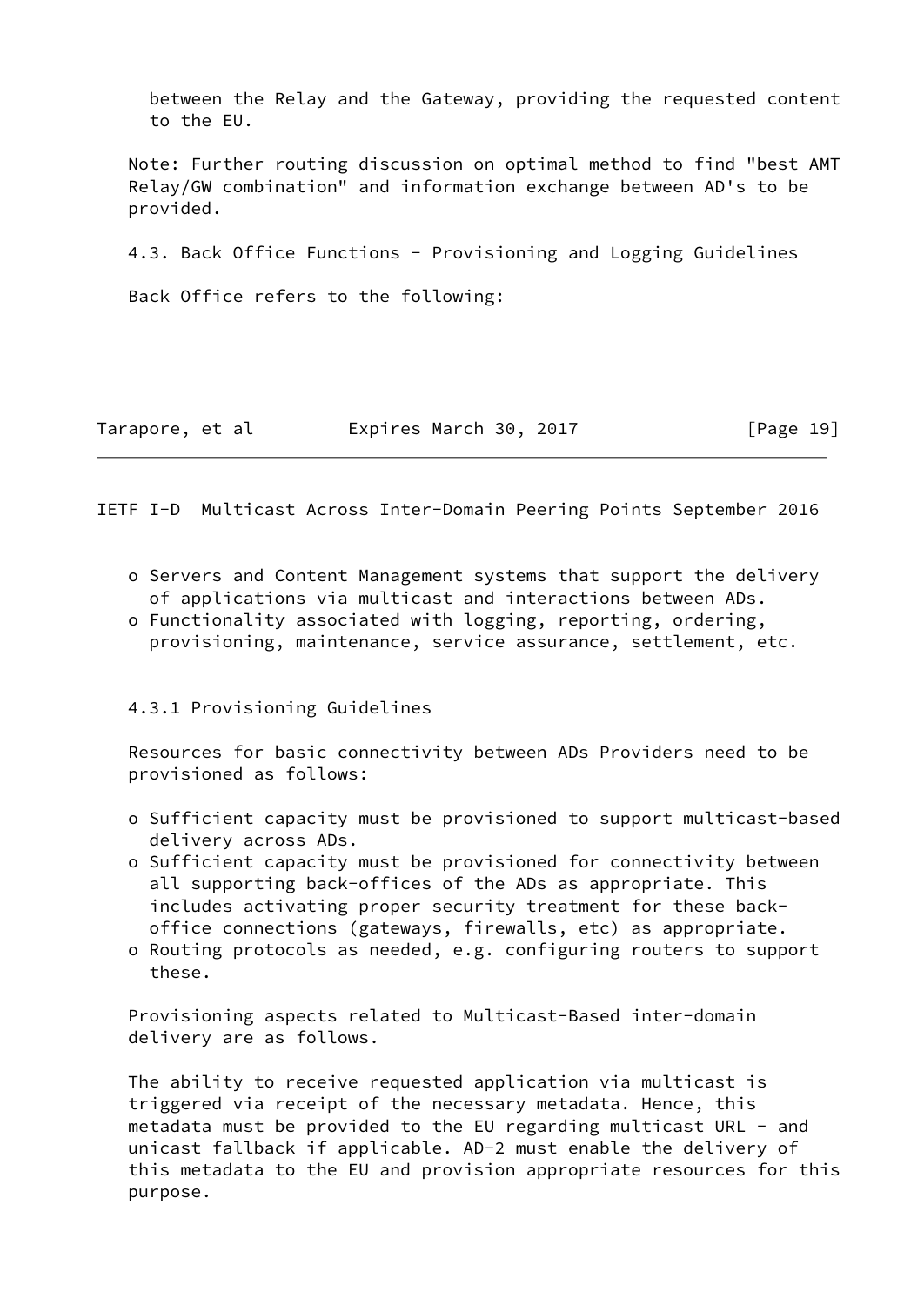Native multicast functionality is assumed to be available across many ISP backbones, peering and access networks. If however, native multicast is not an option (Use Cases 3.4 and 3.5), then:

- o EU must have multicast client to use AMT multicast obtained either from Application Source (per agreement with AD-1) or from AD-1 or AD-2 (if delegated by the Application Source).
- o If provided by AD-1/AD-2, then the EU could be redirected to a client download site (note: this could be an Application Source site). If provided by the Application Source, then this Source would have to coordinate with AD-1 to ensure the proper client is provided (assuming multiple possible clients).

| Tarapore, et al | Expires March 30, 2017 | [Page 20] |
|-----------------|------------------------|-----------|
|-----------------|------------------------|-----------|

<span id="page-21-0"></span>IETF I-D Multicast Across Inter-Domain Peering Points September 2016

- o Where AMT Gateways support different application sets, all AD-2 AMT Relays need to be provisioned with all source & group addresses for streams it is allowed to join.
- o DNS across each AD must be provisioned to enable a client GW to locate the optimal AMT Relay (i.e. longest multicast path and shortest unicast tunnel) with connectivity to the content's multicast source.

 Provisioning Aspects Related to Operations and Customer Care are stated as follows.

 Each AD provider is assumed to provision operations and customer care access to their own systems.

 AD-1's operations and customer care functions must have visibility to what is happening in AD-2's network or to the service provided by AD-2, sufficient to verify their mutual goals and operations, e.g. to know how the EU's are being served. This can be done in two ways:

- o Automated interfaces are built between AD-1 and AD-2 such that operations and customer care continue using their own systems. This requires coordination between the two AD's with appropriate provisioning of necessary resources.
- o AD-1's operations and customer care personnel are provided access directly to AD-2's system. In this scenario, additional provisioning in these systems will be needed to provide necessary access. Additional provisioning must be agreed to by the two AD-2s to support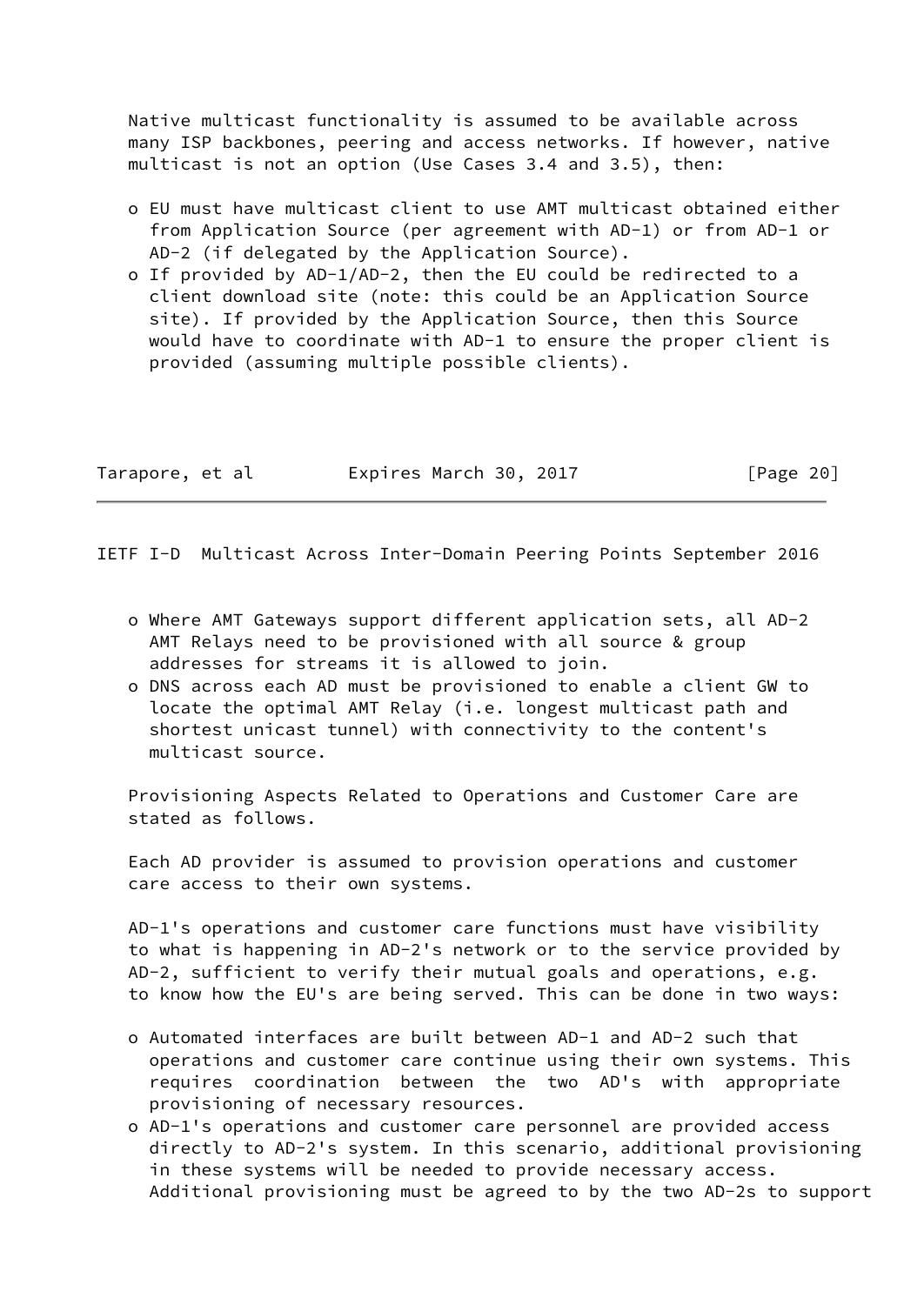this option.

4.3.2 Application Accounting Guidelines

 All interactions between pairs of ADs can be discovered and/or be associated with the account(s) utilized for delivered applications. Supporting guidelines are as follows:

- o A unique identifier is recommended to designate each master account.
- o AD-2 is expected to set up "accounts" (logical facility generally protected by login/password/credentials) for use by AD-1. Multiple accounts and multiple types/partitions of accounts can apply, e.g. customer accounts, security accounts, etc.

| Tarapore, et al | Expires March 30, 2017 | [Page 21] |
|-----------------|------------------------|-----------|
|                 |                        |           |

<span id="page-22-0"></span>IETF I-D Multicast Across Inter-Domain Peering Points September 2016

### 4.3.3 Log Management Guidelines

 Successful delivery of applications via multicast between pairs of interconnecting ADs requires that appropriate logs will be exchanged between them in support. Associated guidelines are as follows.

 AD-2 needs to supply logs to AD-1 per existing contract(s). Examples of log types include the following:

- o Usage information logs at aggregate level.
- o Usage failure instances at an aggregate level.
- o Grouped or sequenced application access performance/behavior/failure at an aggregate level to support potential Application Provider-driven strategies. Examples of aggregate levels include grouped video clips, web pages, and sets of software download.
- o Security logs, aggregated or summarized according to agreement (with additional detail potentially provided during security events, by agreement).
- o Access logs (EU), when needed for troubleshooting.
- o Application logs (what is the application doing), when needed for shared troubleshooting.
- o Syslogs (network management), when needed for shared troubleshooting.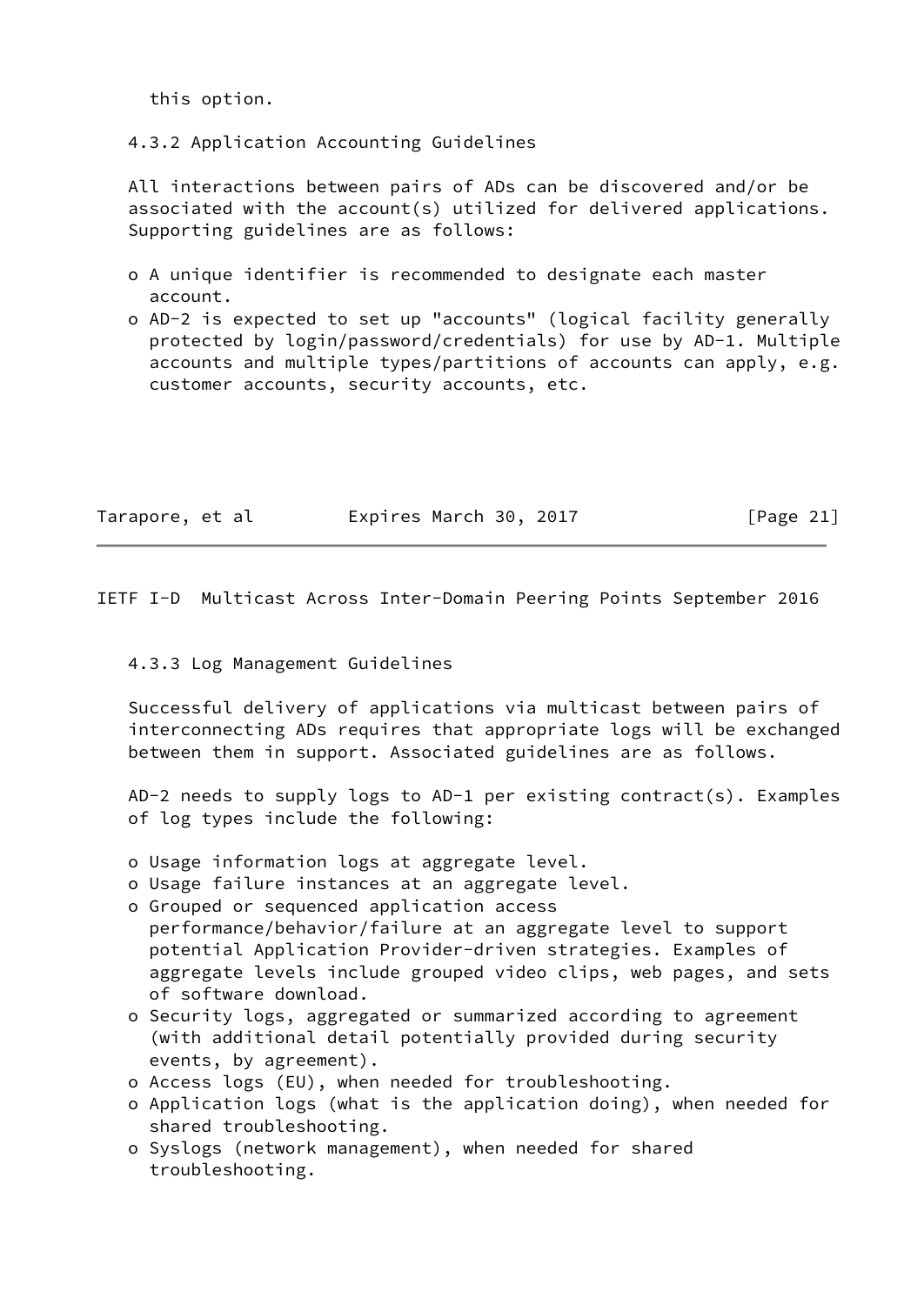The two ADs may supply additional security logs to each other as agreed to by contract(s). Examples include the following:

- o Information related to general security-relevant activity which may be of use from a protective or response perspective, such as types and counts of attacks detected, related source information, related target information, etc.
- o Aggregated or summarized logs according to agreement (with additional detail potentially provided during security events, by agreement)

4.4. Operations - Service Performance and Monitoring Guidelines

 Service Performance refers to monitoring metrics related to multicast delivery via probes. The focus is on the service provided by AD-2 to AD-1 on behalf of all multicast application sources (metrics may be specified for SLA use or otherwise). Associated guidelines are as follows:

| Tarapore, et al | Expires March 30, 2017 | [Page 22] |
|-----------------|------------------------|-----------|
|                 |                        |           |

IETF I-D Multicast Across Inter-Domain Peering Points September 2016

- o Both AD's are expected to monitor, collect, and analyze service performance metrics for multicast applications. AD-2 provides relevant performance information to AD-1; this enables AD-1 to create an end-to-end performance view on behalf of the multicast application source.
- o Both AD's are expected to agree on the type of probes to be used to monitor multicast delivery performance. For example, AD-2 may permit AD-1's probes to be utilized in the AD-2 multicast service footprint. Alternately, AD-2 may deploy its own probes and relay performance information back to AD-1.
- o In the event of performance degradation (SLA violation), AD-1 may have to compensate the multicast application source per SLA agreement. As appropriate, AD-1 may seek compensation from AD-2 if the cause of the degradation is in AD-2's network.

 Service Monitoring generally refers to a service (as a whole) provided on behalf of a particular multicast application source provider. It thus involves complaints from End Users when service problems occur. EU's direct their complaints to the source provider; in turn the source provider submits these complaints to AD-1. The responsibility for service delivery lies with AD-1; as such AD-1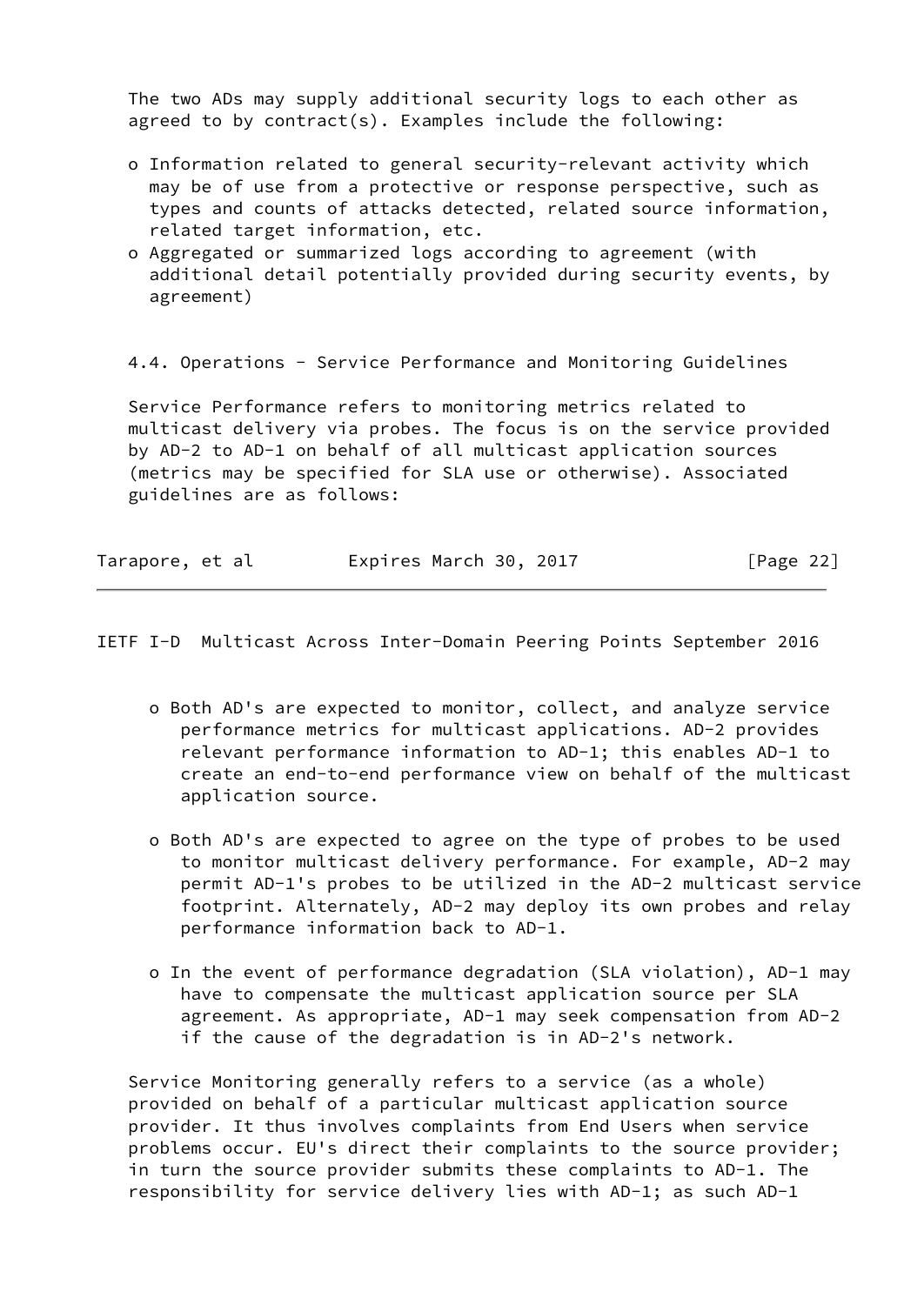will need to determine where the service problem is occurring - its own network or in AD-2. It is expected that each AD will have tools to monitor multicast service status in its own network.

- o Both AD's will determine how best to deploy multicast service monitoring tools. Typically, each AD will deploy its own set of monitoring tools; in which case, both AD's are expected to inform each other when multicast delivery problems are detected.
- o AD-2 may experience some problems in its network. For example, for the AMT Use Cases, one or more AMT Relays may be experiencing difficulties. AD-2 may be able to fix the problem by rerouting the multicast streams via alternate AMT Relays. If the fix is not successful and multicast service delivery degrades, then AD-2 needs to report the issue to AD-1.
- o When problem notification is received from a multicast application source, AD-1 determines whether the cause of the problem is within its own network or within the AD-2 domain. If the cause is within the AD-2 domain, then AD-1 supplies all

| Tarapore, et al | Expires March 30, 2017 | [Page 23] |
|-----------------|------------------------|-----------|
|-----------------|------------------------|-----------|

IETF I-D Multicast Across Inter-Domain Peering Points September 2016

 necessary information to AD-2. Examples of supporting information include the following:

- o Kind of problem(s)
- o Starting point & duration of problem(s).
- o Conditions in which problem(s) occur.
- o IP address blocks of affected users.
- o ISPs of affected users.
- o Type of access e.g., mobile versus desktop.
- o Locations of affected EUs.
- o Both AD's conduct some form of root cause analysis for multicast service delivery problems. Examples of various factors for consideration include: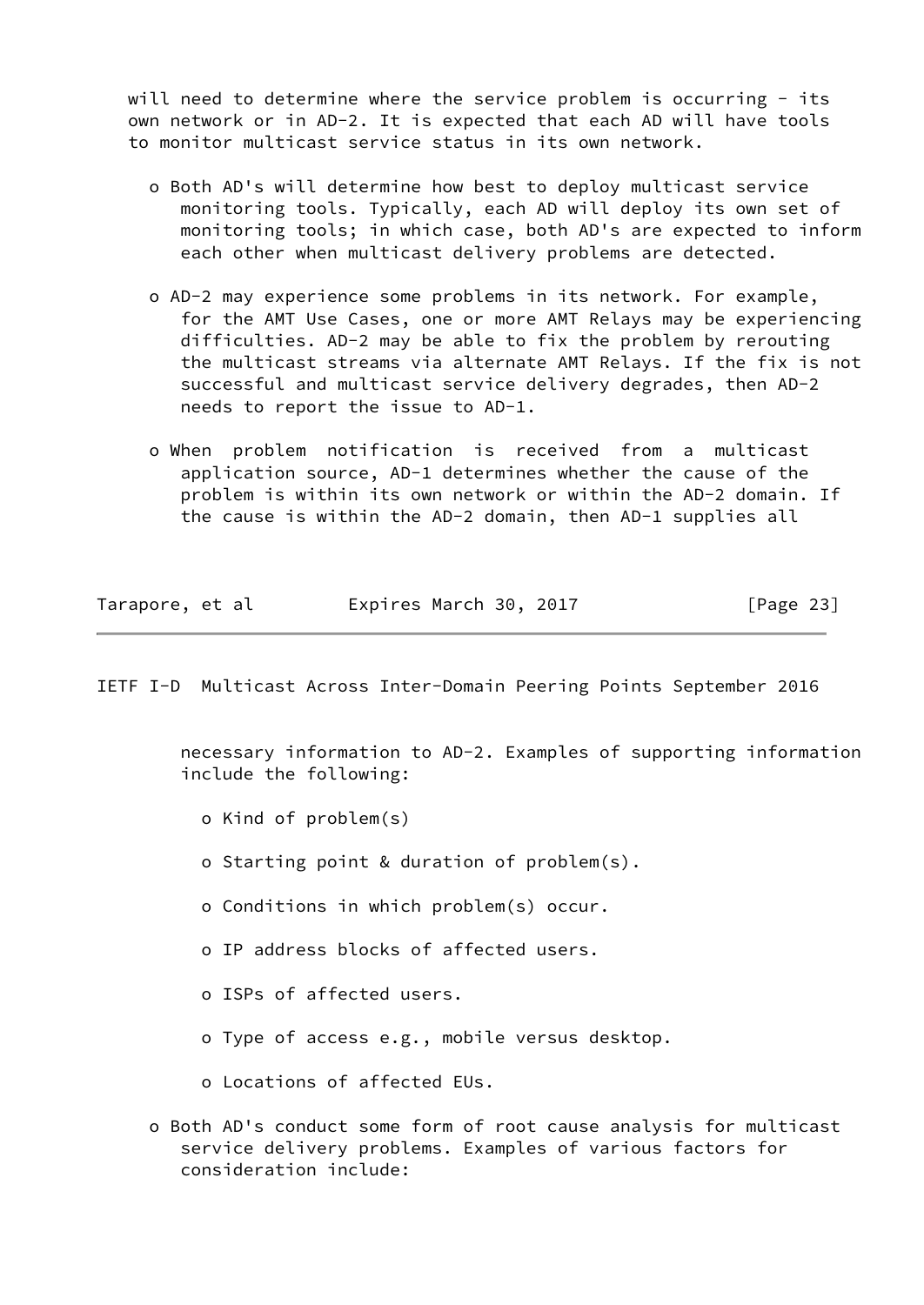- o Verification that the service configuration matches the product features.
- o Correlation and consolidation of the various customer problems and resource troubles into a single root service problem.
- o Prioritization of currently open service problems, giving consideration to problem impact, service level agreement, etc.
- o Conduction of service tests, including one time tests or a series of tests over a period of time.
- o Analysis of test results.
- o Analysis of relevant network fault or performance data.
- o Analysis of the problem information provided by the customer  $(CP)$ .
- o Once the cause of the problem has been determined and the problem has been fixed, both AD's need to work jointly to verify and validate the success of the fix.

|  | Tarapore, et al | Expires March 30, 2017 | [Page 24] |
|--|-----------------|------------------------|-----------|
|--|-----------------|------------------------|-----------|

<span id="page-25-0"></span>IETF I-D Multicast Across Inter-Domain Peering Points September 2016

- o Faults in service could lead to SLA violation for which the multicast application source provider may have to be compensated by AD-1. Subsequently, AD-1 may have to be compensated by AD-2 based on the contract.
- 4.5. Client Reliability Models/Service Assurance Guidelines

 There are multiple options for instituting reliability architectures, most are at the application level. Both AD's should work those out with their contract/agreement and with the multicast application source providers.

 Network reliability can also be enhanced by the two AD's by provisioning alternate delivery mechanisms via unicast means.

5. Troubleshooting and Diagnostics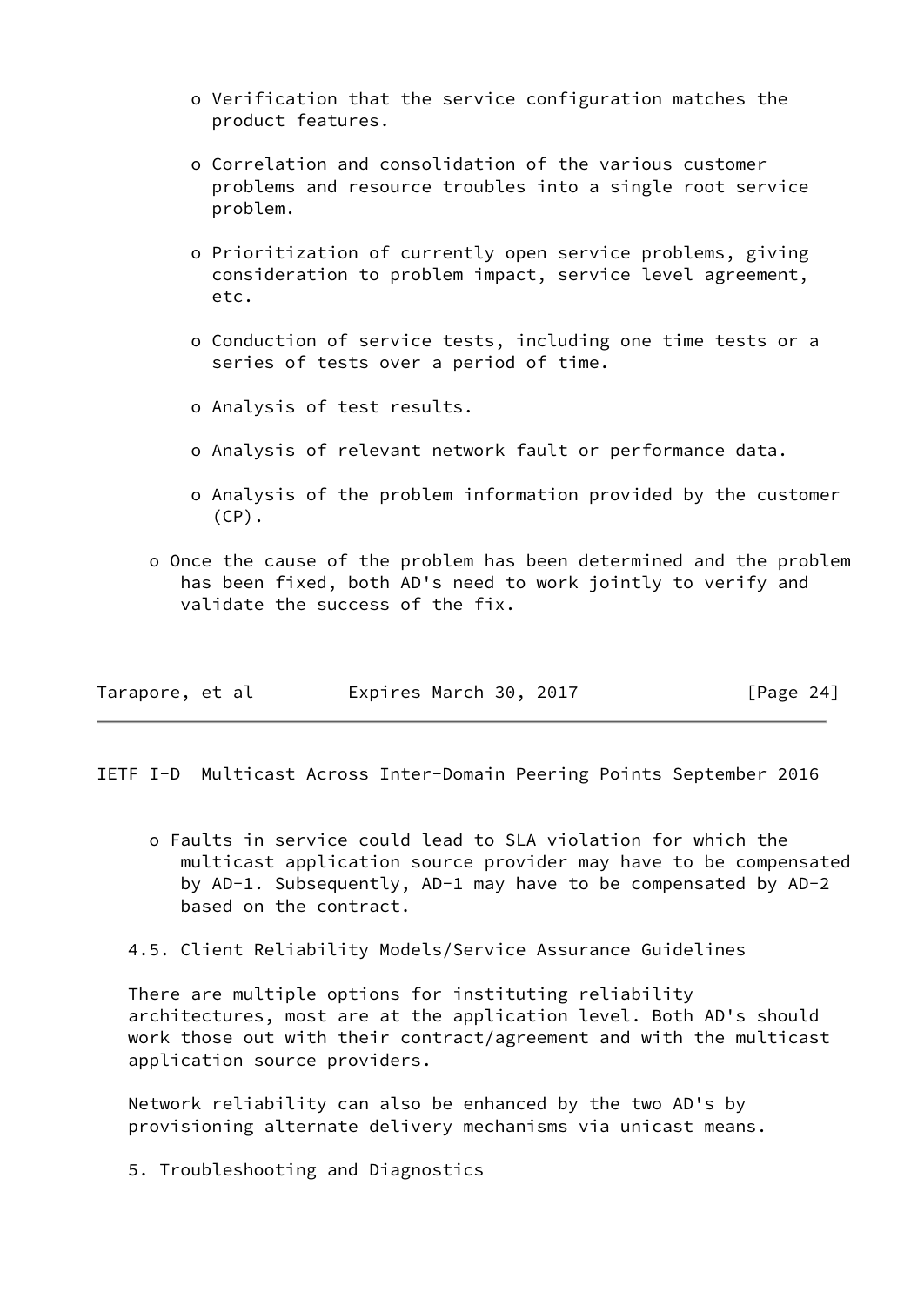Any service provider supporting multicast delivery of content should have the capability to collect diagnostics as part of multicast troubleshooting practices and resolve network issues accordingly. Issues may become apparent or identified either through network monitoring functions or by customer reported problems as described in section 4.4.

 It is expected that multicast diagnostics will be collected according to currently established practices  $[MDH-04]$  $[MDH-04]$ . However, given that inter-domain creates a significant interdependence of proper networking functionality between providers there does exist a need for providers to be able to signal/alert each other if there are any issues noted by either one.

 Service providers may also wish to allow limited read-only administrative access to their routers via a looking-glass style router proxy to facilitate the debugging of multicast control state and peering status. Software implementations for this purpose is readily available [Traceroute] and can be easily extended to provide access to commonly-used multicast troubleshooting commands in a secure manner.

 The specifics of the notification and alerts are beyond the scope of this document, but general guidelines are similar to those described in section 4.4 (Service Performance and Monitoring). Some general communications issues are stated as follows.

 o Appropriate communications channels will be established between the customer service and operations groups from both AD's to

| Tarapore, et al | Expires March 30, 2017 |  | [Page 25] |
|-----------------|------------------------|--|-----------|
|-----------------|------------------------|--|-----------|

<span id="page-26-0"></span>IETF I-D Multicast Across Inter-Domain Peering Points September 2016

 facilitate information sharing related to diagnostic troubleshooting.

- o A default resolution period may be considered to resolve open issues. Alternately, mutually acceptable resolution periods could be established depending on the severity of the identified trouble.
- 6. Security Considerations

 From a security perspective, normal security procedures are expected to be followed by each AD to facilitate multicast delivery to registered and authenticated end users. Additionally: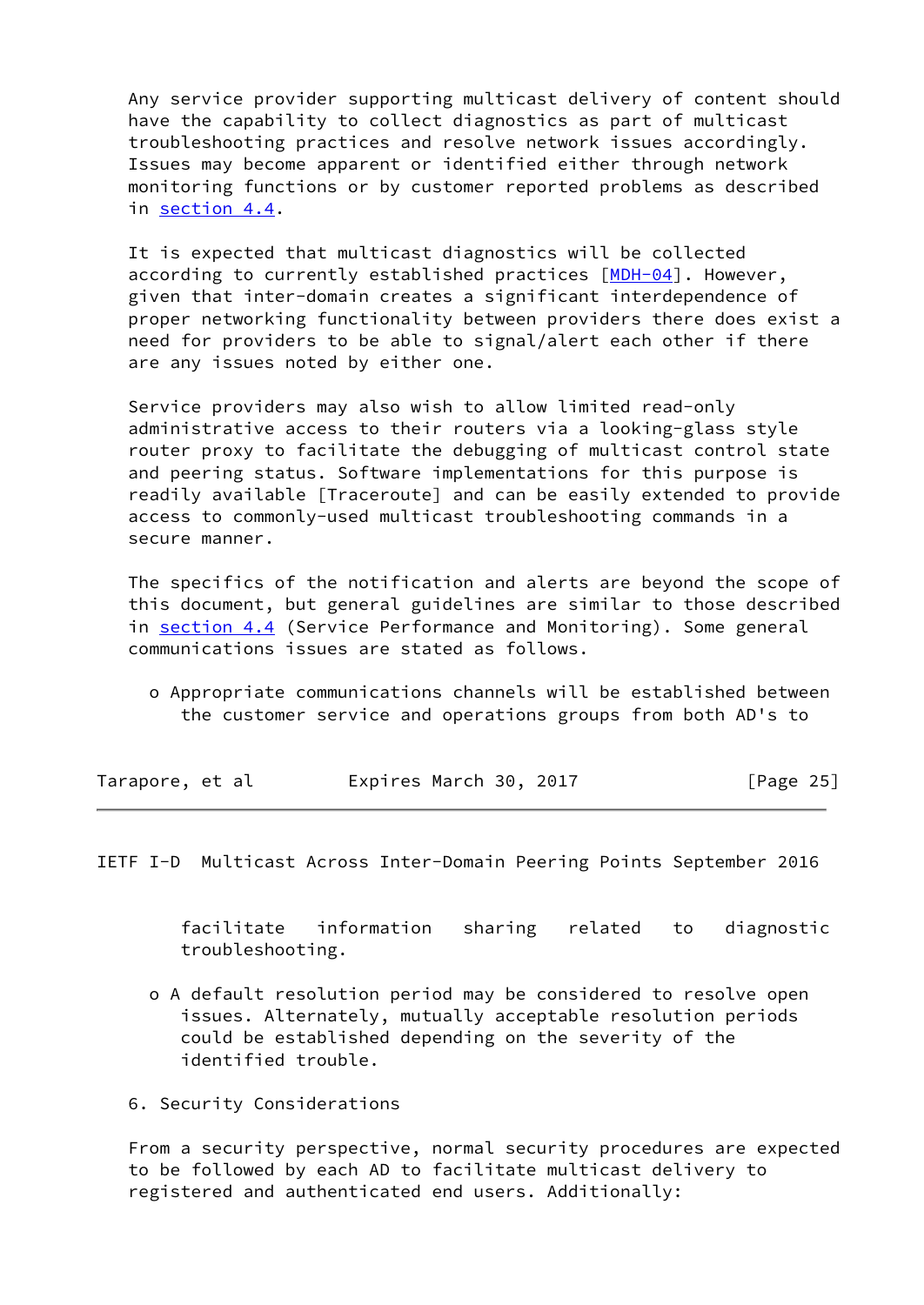- o Encryption Peering point links may be encrypted per agreement if dedicated for multicast delivery.
- o Security Breach Mitigation Plan In the event of a security breach, the two AD's are expected to have a mitigation plan for shutting down the peering point and directing multicast traffic over alternated peering points. It is also expected that appropriate information will be shared for the purpose of securing the identified breach.

 DRM and Application Accounting, Authorization and Authentication should be the responsibility of the multicast application source provider and/or AD-1. AD-1 needs to work out the appropriate agreements with the source provider.

 Network has no DRM responsibilities, but might have authentication and authorization obligations. These though are consistent with normal operations of a CDN to insure end user reliability, security and network security.

 AD-1 and AD-2 should have mechanisms in place to ensure proper accounting for the volume of bytes delivered through the peering point and separately the number of bytes delivered to EUs. For example, [\[BCP38\]](#page-29-0) style filtering could be deployed by both AD's to ensure that only legitimately sourced multicast content is exchanged between them.

 Authentication and authorization of EU to receive multicast content is done at the application layer between the client application and the source. This may involve some kind of token authentication and is done at the application layer independently of the two AD's. If there are problems related to failure of token authentication when

| Tarapore, et al |  | Expires March 30, 2017 |  |  |  | [Page 26] |  |
|-----------------|--|------------------------|--|--|--|-----------|--|
|-----------------|--|------------------------|--|--|--|-----------|--|

<span id="page-27-0"></span>IETF I-D Multicast Across Inter-Domain Peering Points September 2016

 end-users are supported by AD-2, then some means of validating proper working of the token authentication process (e.g., back-end servers querying the multicast application source provider's token authentication server are communicating properly) should be considered. Implementation details are beyond the scope of this document.

7. IANA Considerations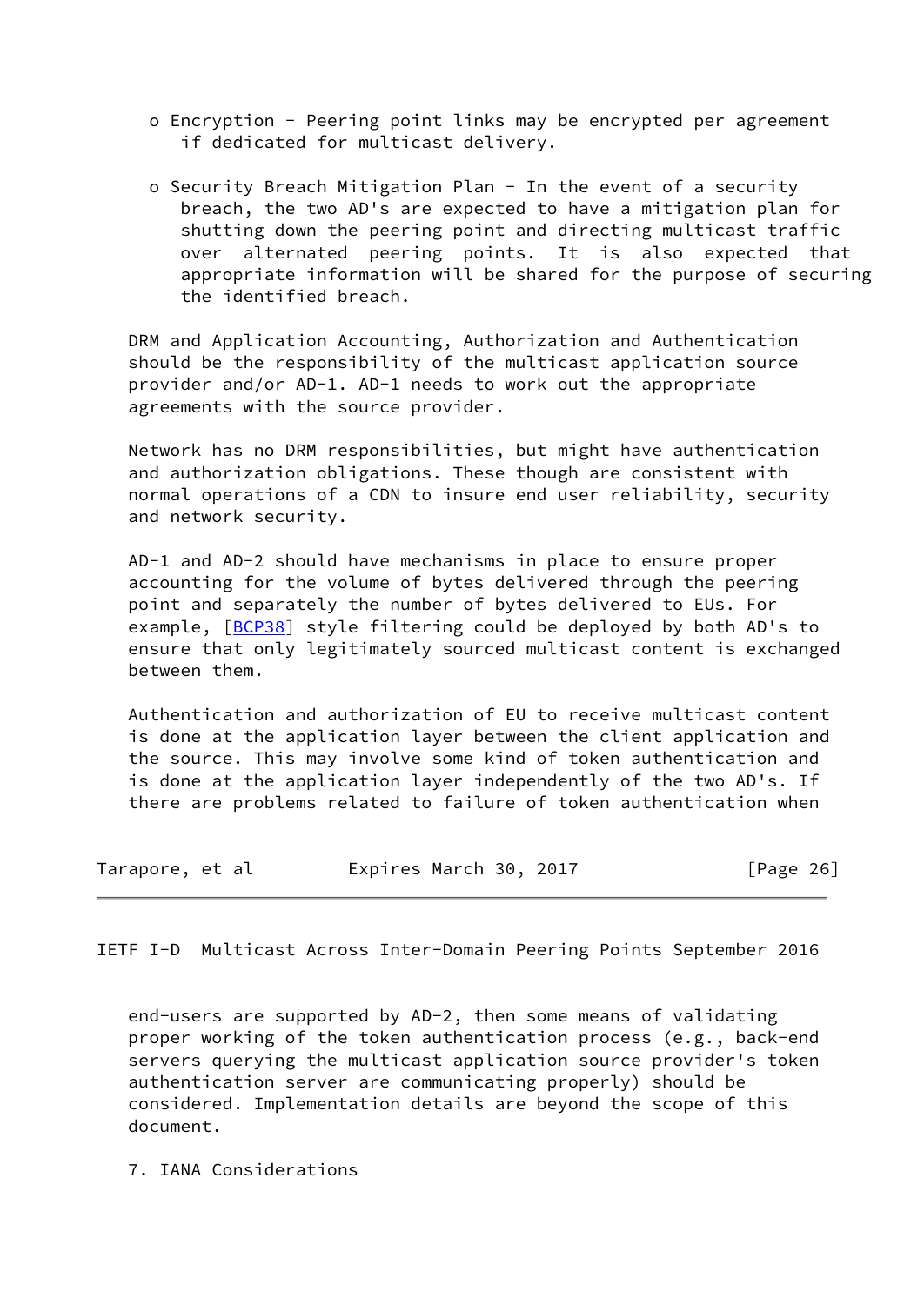8. Conclusions

 This Best Current Practice document provides detailed Use Case scenarios for the transmission of applications via multicast across peering points between two Administrative Domains. A detailed set of guidelines supporting the delivery is provided for all Use Cases.

 For Use Cases involving AMT tunnels (cases 3.4 and 3.5), it is recommended that proper procedures are implemented such that the various AMT Gateways (at the End User devices and the AMT nodes in AD-2) are able to find the correct AMT Relay in other AMT nodes as appropriate. Section 4.3 provides an overview of one method that finds the optimal Relay-Gateway combination via the use of an Anycast IP address for AMT Relays.

9. References

9.1. Normative References

 [RFC2784] D. Farinacci, T. Li, S. Hanks, D. Meyer, P. Traina, "Generic Routing Encapsulation (GRE)", [RFC 2784,](https://datatracker.ietf.org/doc/pdf/rfc2784) March 2000

 [RFC3618] B. Fenner, et al, "Multicast Source Discovery Protocol", [RFC 3618](https://datatracker.ietf.org/doc/pdf/rfc3618), October 2003

 [RFC4271] Y. Rekhter, et al, "A Border Gateway Protocol 4 (BGP-4)", [RFC 4271](https://datatracker.ietf.org/doc/pdf/rfc4271), January 2006

 [RFC4604] H. Holbrook, et al, "Using Internet Group Management Protocol Version 3 (IGMPv3) and Multicast Listener Discovery Protocol Version 2 (MLDv2) for Source Specific Multicast", [RFC 4604,](https://datatracker.ietf.org/doc/pdf/rfc4604) August 2006

| Tarapore, et al | Expires March 30, 2017 | [Page 27] |
|-----------------|------------------------|-----------|
|-----------------|------------------------|-----------|

<span id="page-28-0"></span>IETF I-D Multicast Across Inter-Domain Peering Points September 2016

 [RFC4607] H. Holbrook, et al, "Source Specific Multicast", [RFC 4607,](https://datatracker.ietf.org/doc/pdf/rfc4607) August 2006

 [RFC4609] P. Savola, et al, "Protocol Independent Multicast - Sparse Mode (PIM-SM) Multicast Routing Security Issues and Enhancements", [RFC 4609](https://datatracker.ietf.org/doc/pdf/rfc4609), August 2006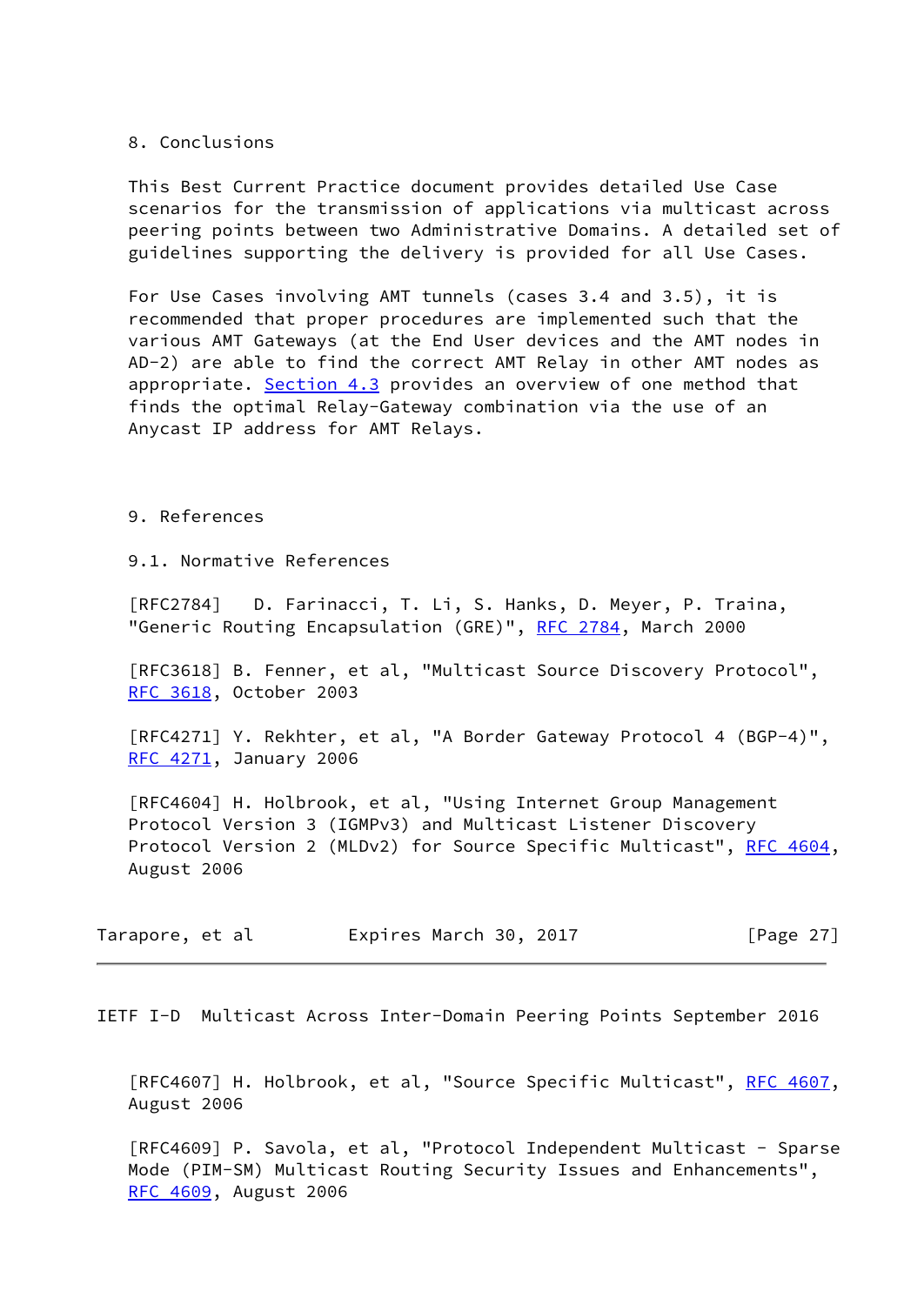[RFC7450] G. Bumgardner, "Automatic Multicast Tunneling", [RFC 7450](https://datatracker.ietf.org/doc/pdf/rfc7450), February 2015

<span id="page-29-0"></span> [BCP38] P. Ferguson, et al, "Network Ingress Filtering: Defeating Denial of Service Attacks which employ IP Source Address Spoofing", BCP: 38, May 2000

<span id="page-29-1"></span>[BCP41] S. Floyd, "Congestion Control Principles", [BCP 41](https://datatracker.ietf.org/doc/pdf/bcp41), September 2000

9.2. Informative References

<span id="page-29-2"></span> [INF\_ATIS\_10] "CDN Interconnection Use Cases and Requirements in a Multi-Party Federation Environment", ATIS Standard A-0200010, December 2012

<span id="page-29-3"></span> [MDH-04] D. Thaler, et al, "Multicast Debugging Handbook", IETF I-D [draft-ietf-mboned-mdh-04.txt](https://datatracker.ietf.org/doc/pdf/draft-ietf-mboned-mdh-04.txt), May 2000 [Traceroute] <http://traceroute.org/#source%20code>

10. Acknowledgments

Tarapore, et al **Expires March 30, 2017** [Page 28]

IETF I-D Multicast Across Inter-Domain Peering Points September 2016

 Authors' Addresses Percy S. Tarapore AT&T